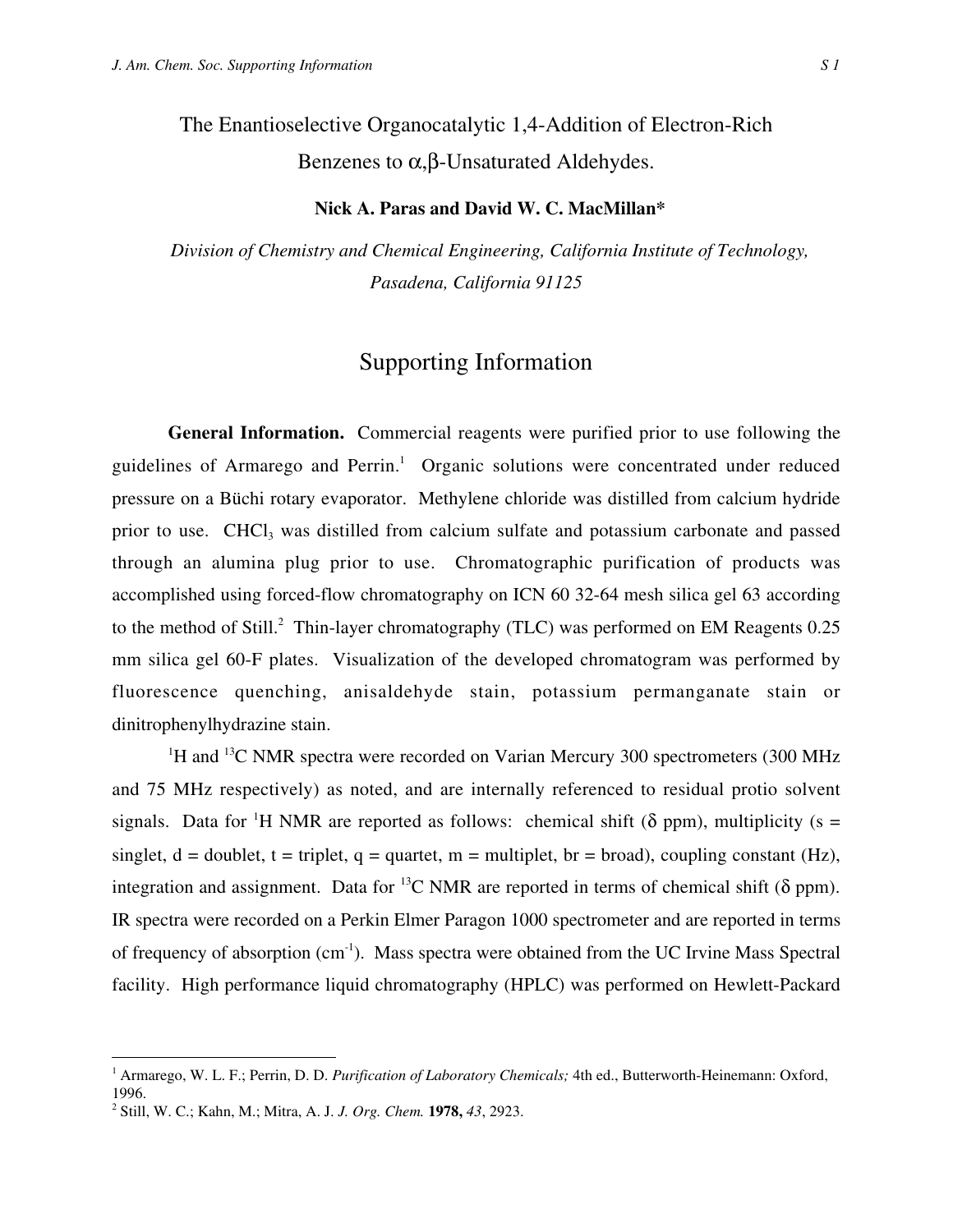1100 Series chromatographs using Chiralpak AD column (0.46 x 25 cm) and AD guard (0.46 x 5 cm). Optical rotations were taken using a Jasco P-1010 polarimeter (WI lamp, 589 nm, 25 °C).

**Catalyst Preparation: (2***S***,5***S***)-5-Benzyl-2-***tert***-butyl-3-methylimidazolidin-4-one (2).** To a solution of ethanolic MeNH<sub>2</sub> (8.0 M, 50 ml) was added (*S*)-phenylalanine methyl ester (23.0 g, 130 mmol). The resulting solution was stirred at room temperature until the amino ester was judged to be consumed by TLC analysis. The resulting solution was then concentrated to provide (*S*)-phenylalanine *N*-methyl amide (18 g, 82% yield) as a white solid. To a flask containing (*S*)-phenylalanine *N*-methyl amide (8.9 g, 50 mmol) was added THF (100 ml), trimethylacetaldehyde (5.4 g, 50 mmol), FeCl<sub>3</sub> (1.7 g, 10 mmol) and  $4\text{\AA}$  MS (5.0 g). The resulting mixture was stirred at room temperature for 36 h, then washed with  $H_2O$  (3 x 100 mL). The combined organics were concentrated and the resulting residue was treated with HCl (27 mL, 1*N* in ether). The resulting hetereogenous mixture was filtered to removed the undesired *trans* isomer•HCl salt and the resulting solution was concentrated. The residue was recrystallized (9:1 pentane / CH<sub>2</sub>Cl<sub>2</sub>) to provide the product as a crystalline solid (2.88 g, 23%) yield, >99% ee). IR (film) 3343, 2958, 1605, 1028 cm<sup>-1</sup>; <sup>1</sup>H NMR (300 MHz, CDCl<sub>3</sub>)  $\delta$  7.31-7.17 (m, 5H, ArH), 4.04 (s, 1H, NCHN), 3.72-3.65 (m, 1H, CHCH<sub>2</sub>), 3.13 (dd, *J* = 4.1, 13.7 Hz, 1H, CH<sub>2</sub>), 2.92 (dd,  $J = 7.7$ , 13.7 Hz, 1H, CH<sub>2</sub>), 2.90 (s, 3H, NCH<sub>3</sub>), 0.82 (s, 9H, C(CH<sub>3</sub>)<sub>3</sub>); <sup>13</sup>C NMR (75 MHz, CDCl<sub>3</sub>) δ 175.3, 138.0, 129.8, 128.7, 126.8, 82.7, 77.8, 77.4, 76.9, 59.7, 38.6, 35.4, 31.0, 25.7;  $[\alpha]_D = -39.6$  (c = 1.0, CHCl<sub>3</sub>). The enantiomeric ratio was determined by HPLC using a Chiralpak OD-H and OD guard column (3.0% *i*-PrOH / hexanes, 1 mL/min); (5*S*) isomer  $t_r = 16.7$  min,  $(5R)$  isomer  $t_r = 20.1$  min.

The *trans* (2*R*,5*S*) isomer of catalyst **2** can be converted to the desired *cis* (2*S*,5*S*) isomer as follows: A solution of *trans*-(*2R*,*5S*)-5-benzyl-2-*tert*-butyl-3-methylimidazolidin-4-one•HCl salt (6.0 g, 27.9 mmol) in Et<sub>2</sub>O (100 mL) was washed with saturated aqueous NaHCO<sub>3</sub> (100 mL) before the organics were separated and concentrated. To a flask containing the resulting residue was added THF (50 ml) and FeCl<sub>3</sub> (0.95 g, 5.6 mmol). The resulting solution was maintained at room temperature for 14 h, then washed with H<sub>2</sub>O (3 x 50 mL). The combined organics were concentrated and the resulting residue was treated with HCl (13 mL, 1*N* in ether). The resulting hetereogenous mixture was filtered to removed the undesired *trans* isomer•HCl salt and the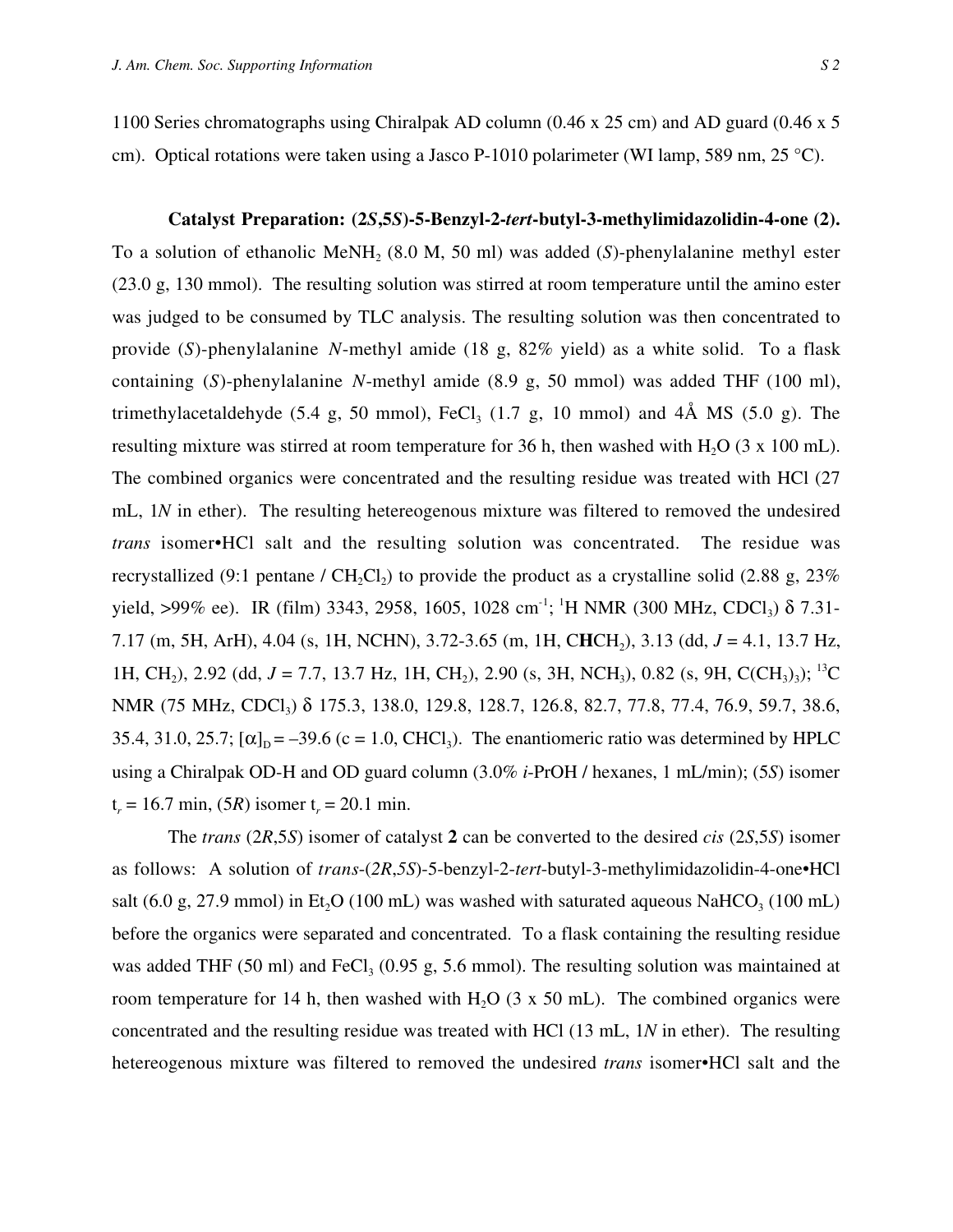resulting solution was concentrated. The residue was recrystallized  $(9:1 \text{ pentane}/CH_2Cl_2)$  to provide the product as a crystalline solid (1.65 g, 22% yield, >99% ee).

**(***R***)-3-(4-Dimethylamino-2-methoxy-phenyl)-butyraldehyde (Table 1, entry 1).** To a 2-dram vial equipped with a magnetic stir bar was added (2*S*,5*S*)-5-benzyl-2-*tert*-butyl-3 methylimidazolidin-4-one (12.3 mg, 0.050 mmol, 0.100 equiv),  $CH_2Cl_2$  (0.50 ml), HCl (as a 4N solution in 1,4-dioxane, 12.5 µL, 0.050 mmol, 0.100 equiv), and *N,N-*dimethyl-*m*-anisidine (73.3  $\mu$ L, 0.500 mmol, 1.00 equiv). The solution was cooled to -40 °C before crotonaldehyde (124 µL, 1.50 mmol, 3.00 equiv) was added. After 36 h, the reaction mixture was subjected directly to silica gel chromatography. Elution with 20% EtOAc in hexanes followed by concentration and removal of residual crotonaldehyde under vacuum afforded the product as a colorless oil in 86% yield (94.9 mg, 0.429 mmol); 89% ee. IR (film) 2958, 2874, 2834, 2719, 1721, 1615, 1568, 1516, 1462, 1441, 1352, 1238, 1133, 1034, 979.6, 814.0 cm<sup>-1</sup>; <sup>1</sup>H NMR (300 MHz, CDCl<sub>3</sub>) δ 9.67 (t, *J* = 2.7 Hz, 1H, CHO), 7.03 (d, *J* = 8.2 Hz, 1H, ArH), 6.31 (dd, *J* = 2.5, 8.2 Hz, 1H, ArH), 6.27 (d, *J* = 2.5 Hz, 1H, ArH), 3.83 (s, 3H, OCH3), 3.63 (dq, *J* = 7.1, 7.1 Hz, 1H, ArCH), 2.94 (s, 6H, N(CH<sub>3</sub>)<sub>2</sub>), 2.68 (ddd, *J* = 2.5, 6.9, 15.9 Hz, 1H, CH<sub>2</sub>CO), 2.55 (ddd, *J* = 2.8, 7.7, 15.9 Hz, 1H, CH<sub>2</sub>CO), 1.27 (d, 3H, CHCH<sub>3</sub>); <sup>13</sup>C NMR (75 MHz, CDCl<sub>3</sub>) δ 203.7, 157.8, 150.9, 127.5, 121.7, 15.1, 96.6, 55.4, 51.2, 41.0, 27.6, 20.9. HRMS (CI) exact mass calcd for  $(C_{13}H_{19}NO_2)$  requires  $m/z$  222.1494 for  $[M+H]^+$ , found  $m/z$  222.1497.  $[\alpha]_D = -9.5$  (c = 1.0,  $CHCl<sub>3</sub>$ ). The enantiomeric ratio of the product was determined by HPLC analysis of the corresponding alcohol (obtained by  $NABH_4$  reduction) using a Chiracel AD and AD guard column (3.0% ethanol/hexanes, 1 mL/min); *S* isomer t<sub>r</sub> = 21.6 min, *R* isomer t<sub>r</sub> = 23.1 min.



**Determination of the absolute configuration (***R***)-3-(4-Dimethylamino-2-methoxyphenyl)-butyraldehyde by correlation to (***S***)-2-phenyl-butanol.** A solution of (*R)-*3-(4 dimethylamino-2-methoxy-phenyl)-butyraldehyde  $(520 \text{ mg}, 2.35 \text{ mmol}, 1.00 \text{ equiv})$  in CH<sub>2</sub>Cl<sub>2</sub> (1.0 mL) was added to a stirring solution of sodium borohydride (86.9 mg, 2.35 mmol, 1.00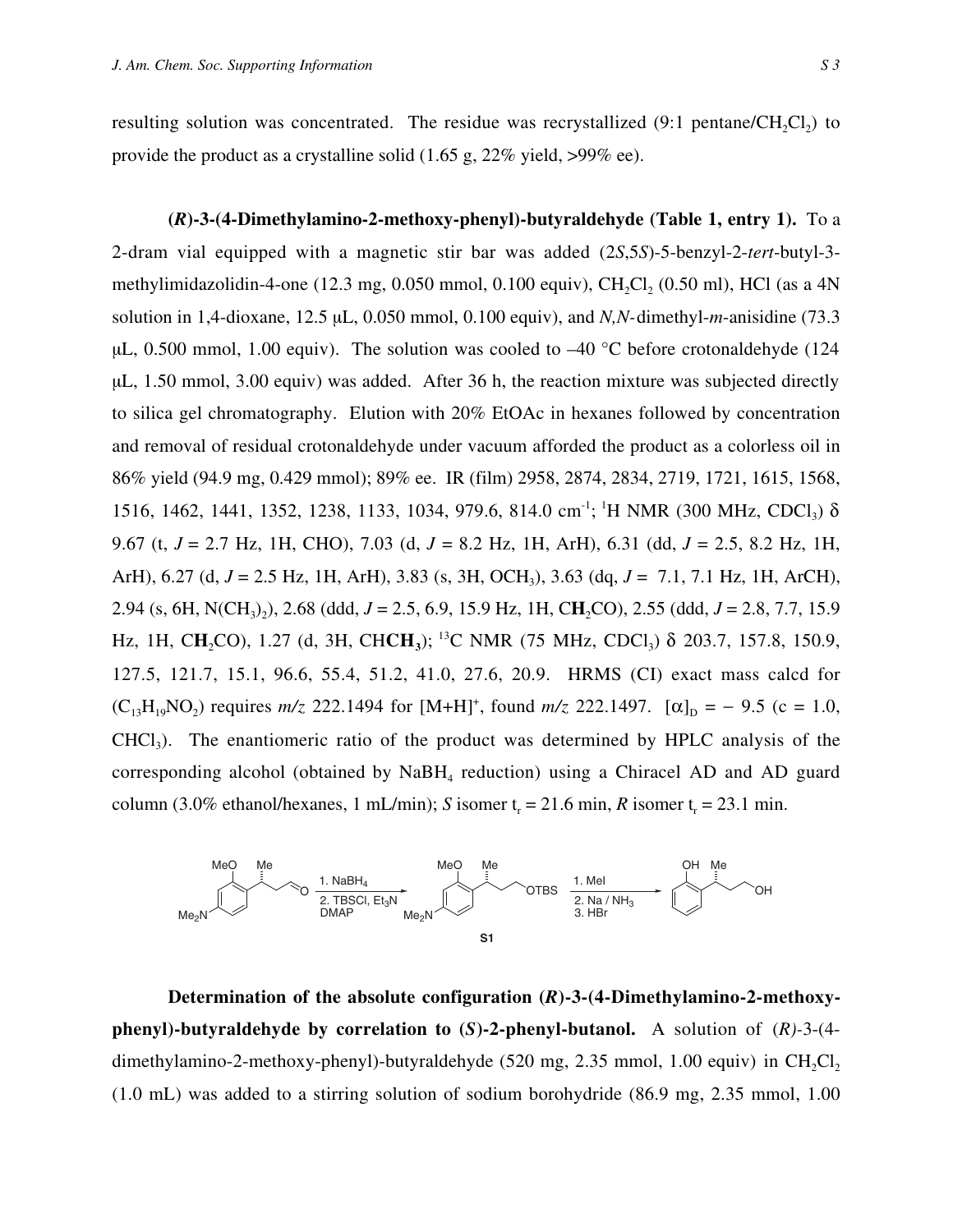equiv) in ethanol (5.0 mL). After 5 min, the reaction was diluted with saturated aqueous NaHCO<sub>3</sub> (30 mL) and CH<sub>2</sub>Cl<sub>2</sub> (30 mL). The organic layer was separated and washed with saturated solutions of NaHCO<sub>3</sub> and NaCl. The resulting solution was then dried over  $Na<sub>2</sub>SO<sub>4</sub>$ and concentrated *in vacuo.* The residual oil (525 mg, 2.35 mmol, 1.00 equiv) was exposed to *tert*-butyldimethylsilyl chloride (700 mg, 4.70 mmol, 2.00 equiv), triethylamine (0.70 mL, 5.0 mmol, 2.1 equiv), and DMAP (10 mg) in CH<sub>2</sub>Cl<sub>2</sub> (3.0 mL). After 1 h, the reaction mixture was subjected directly to silica gel chromatography. Gradient elution with 2-20% EtOAc in hexanes followed by concentration *in vacuo* afforded **S1** as a colorless oil in 72% yield (568 mg, 1.68 mmol),  $[\alpha]_D = -13.3$  (c = 1.12, CHCl<sub>3</sub>). This oil was dissolved in CH<sub>3</sub>I (0.52 mL, 8.4 mmol, 5 equiv) and stirred for 10 h. The resulting mixture was then diluted with Et<sub>2</sub>O (20 mL), filtered and dried *in vacuo* to provide a white microcrystaline solid in 88% yield (706 mg, 1.47 mmol). The resulting ammonium salt (479 mg, 1.00 mmol, 1.00 equiv) was dissolved in freshly condensed liquid ammonia (20 ml) at  $-78$  °C and treated with sodium (72 mg, 3.0 mmol, 3.0 equiv). After 3 min, the reaction mixture was quenched with excess methanol, diluted with ether (20 mL) and allowed to warm to ambient temperature. The ethereal solution was washed with aqueous HCl (1N) and saturated NaCl and subsequently dried over  $Na<sub>2</sub>SO<sub>4</sub>$ . The solvents were removed *in vacuo* and this oil was exposed to refluxing 48% HBr. After 8 h the reaction was partitioned between  $Et<sub>2</sub>O$  and water. The aqueous layer was extracted three times with  $EtOAc$ and the combined organics were washed with saturated NaHCO<sub>3</sub>, dried over  $Na<sub>2</sub>SO<sub>4</sub>$  and concentrated *in vacuo*. The residual oil was purified by silica gel chromatography (50% EtOAc in hexanes) to afford 6.40 mg  $(38 \mu \text{mol}, 3.8\% \text{ yield from ammonium salt})$  of a colorless oil that was spectroscopically identical in all respects to the compound  $(S)$ -2-phenyl-butanol<sup>3</sup>. [ $\alpha$ ]<sub>D</sub> (literature) = +16 (c = 25, acetone);  $[\alpha]_D$  (observed) = -6.1 (c = 0.128, acetone), the opposite sign of the rotation indicating that we had produced the enantiomer of the known compound.

**(***R***)-3-(4-Pyrolidin-1-yl-phenyl)-butyraldehyde (Table 1, entry 2).** To a 2-dram vial equipped with a magnetic stir bar was added (2*S*,5*S*)-5-benzyl-2-*tert*-butyl-3 methylimidazolidin-4-one (49.3 mg, 0.200 mmol, 0.200 equiv)  $CH_2Cl_2$  (0.33 ml), HCl (as a 4N solution in 1,4-dioxane, 50 µL, 0.200 mmol, 0.200 equiv), and 1-phenylpyrrolidine (144 µL, 1.00 mmol, 1.00 equiv). The solution was cooled to –20 °C before crotonaldehyde (166 µL, 2.00

<sup>&</sup>lt;sup>3</sup> Loiodice, et. al. *Tet. Asymm.* **1995**, 1001-1012.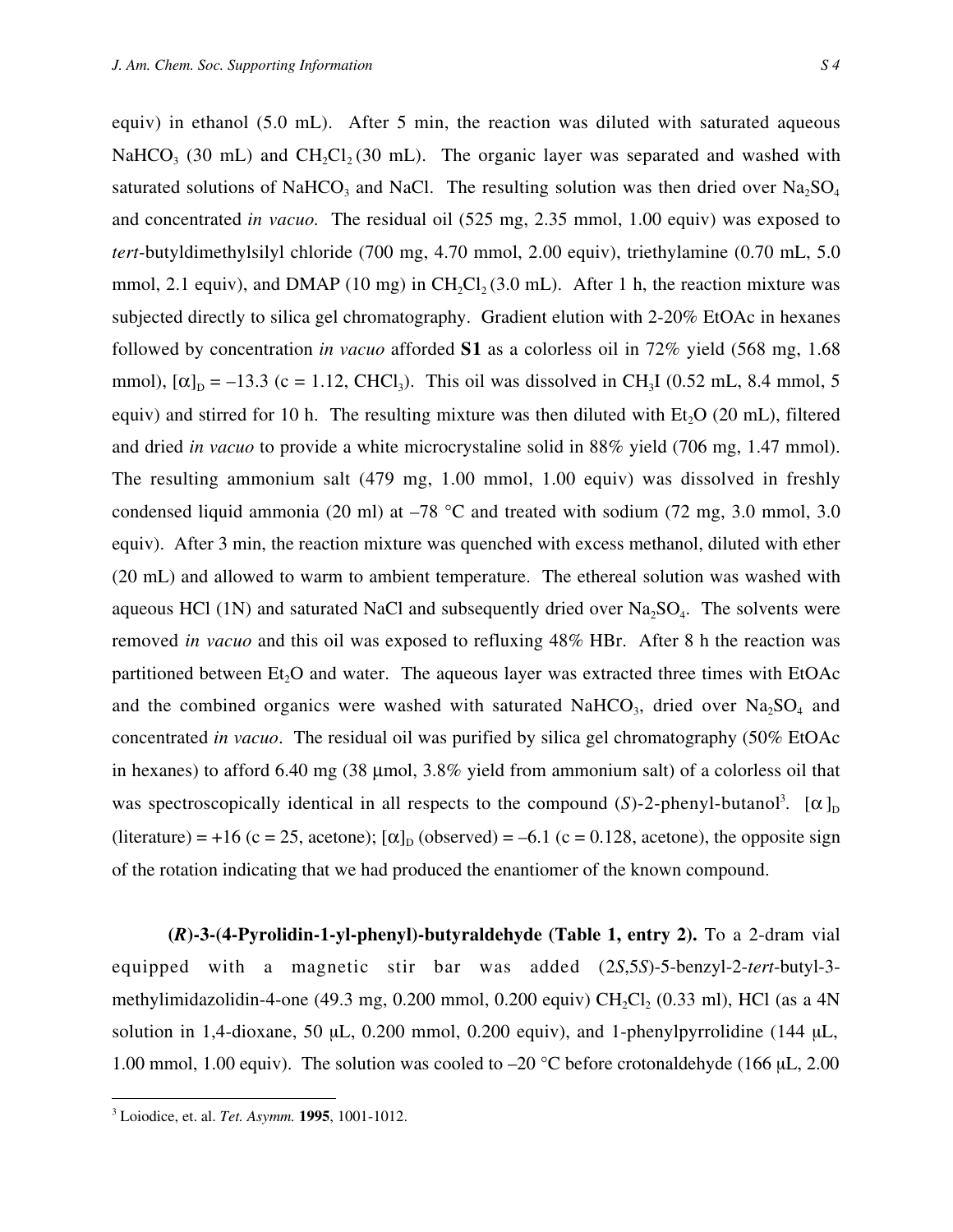mmol, 2.00 equiv) was added. After 48 h, the reaction mixture was subjected directly to silica gel chromatography. Elution with 20% EtOAc in hexanes followed by concentration *in vacuo* and removal of residual crotonaldehyde under high vacuum afforded the product as a pale yellow oil in 70% yield (147 mg, 0.676 mmol); 87% ee. IR (film) 2962, 2927, 2829, 2717, 1721, 1616, 1522, 1372, 814.0 cm-1; 1 H NMR (300 MHz, CDCl3) δ 9.71 (t, *J* = 2.2 Hz, 1H, CHO), 7.10 (d, *J*  $= 8.8$  Hz, 2H, ArH), 6.54 (d,  $J = 8.8$  Hz, 2H, ArH), 3.32-3.21 (m, 5H, ArCH, N(CH<sub>2</sub>)<sub>2</sub>), 2.71 (ddd,  $J = 2.2, 7.1, 16.5$  Hz, 1H, CH<sub>2</sub>CO), 2.61 (ddd,  $J = 2.2, 7.7, 16.0$  Hz, 1H, CH<sub>2</sub>CO), 2.03-1.96 (m, 4H, CH<sub>2</sub>(CH<sub>2</sub>)<sub>2</sub>CH<sub>2</sub>); <sup>13</sup>C NMR (75 MHz, CDCl<sub>3</sub>) δ 202.7, 146.7, 132.0, 127.5, 111.8, 52.3, 47.8, 33.8, 25.7, 22.8. HRMS (CI) exact mass calcd for (C<sub>14</sub>H<sub>19</sub>NO) requires *m/z* 217.1467, found  $m/z$  217.1467.  $[\alpha]_D = -33.9$  (c = 0.539, CHCl<sub>3</sub>). The enantiomeric ratio of the product was determined by HPLC analysis of the corresponding alcohol (obtained by NaBH<sub>4</sub> reduction) using a Chiracel AD and AD guard column  $(6.0\%$  ethanol/hexanes, 1 mL/min); *R* isomer t<sub>r</sub> = 20.9 min, *S* isomer  $t_r = 24.4$  min.



**Determination of the absolute configuration (***R***)-3-(4-Pyrolidin-1-yl-phenyl) butyraldehyde by correlation to (***R***)-3-(4-Pyrolidin-1-yl-phenyl)-butanol-***tert***butyldimethylsilyl ether.** A solution (*R*)-3-(4-pyrolidin-1-yl-phenyl)-butyraldehyde (201 mg, 0.923 mmol, 1.00 equiv) in CH<sub>2</sub>Cl<sub>2</sub> (0.5 mL) was added to a stirring solution of sodium borohydride (37.1 mg, 1.00 mmol, 1.08 equiv) in ethanol (3.0 mL). After 5 min, the reaction was diluted with saturated aqueous NaHCO<sub>3</sub> (50 mL) and CH<sub>2</sub>Cl<sub>2</sub> (30 mL). The organic layer was separated and washed with saturated solutions of NaHCO<sub>3</sub> and NaCl. The resulting solution was then dried over Na<sub>2</sub>SO<sub>4</sub> and concentrated *in vacuo*. The residual oil (201 mg, 0.915 mmol, 1.00 equiv) was exposed to *tert*-butyldimethylsilyl chloride (276 mg, 1.83 mmol, 2.00 equiv), triethylamine  $(0.28 \text{ mL}, 2.0 \text{ mmol}, 2.2 \text{ equiv})$ , and DMAP  $(10 \text{ mg})$  in CH<sub>2</sub>Cl<sub>2</sub> $(1.5 \text{ mL})$ . After one hour, the reaction mixture was subjected directly to silica gel chromatography. Elution with 10% Et<sub>2</sub>O in hexanes followed by concentration of two fractions *in vacuo* afforded 35 mg of S3 as a colorless oil (0.10 mmol, 11% yield) that was spectroscopically identical in all respects to **S3**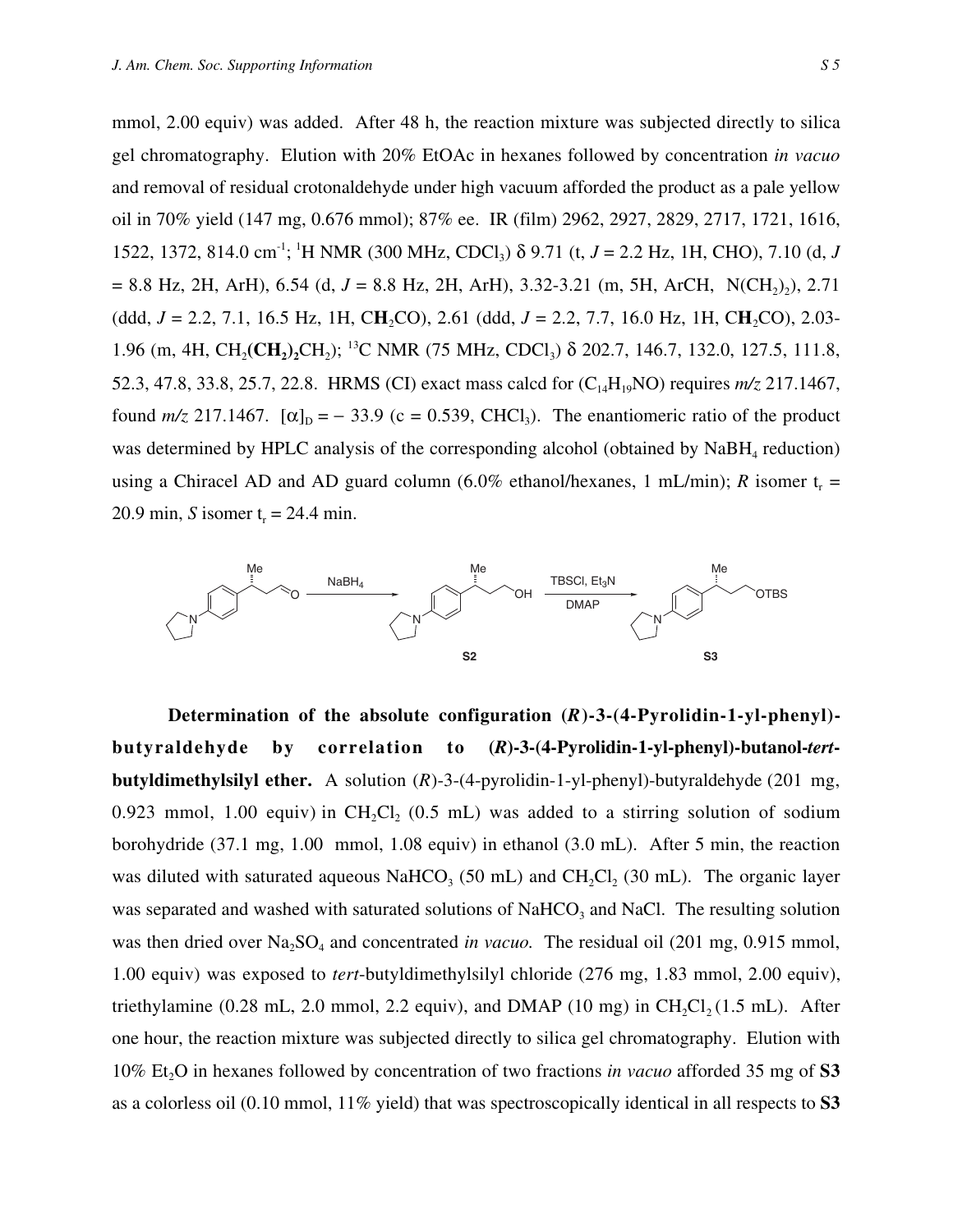generated below from (*S*)-4-benzoyloxy-3-(4-pyrolidin-1-yl-phenyl)-butyraldehyde.  $[\alpha]_D$ (reference) = –28.7 (c = 1.20, CHCl<sub>3</sub>);  $[\alpha]_D$  (observed) = –34.8 (c = 0.994, CHCl<sub>3</sub>).

**(***R***)-3-(4-Dimethylamino-2-methoxy-phenyl)-pentanal (Table 1, entry 3).** To a 2 dram vial equipped with a magnetic stir bar was added (2*S*,5*S*)-5-benzyl-2-*tert*-butyl-3 methylimidazolidin-4-one  $(24.6 \text{ mg}, 0.100 \text{ mmol}, 0.200 \text{ equiv})$ , CH<sub>2</sub>Cl<sub>2</sub>  $(0.50 \text{ ml})$ , HCl (as a 4N solution in 1,4-dioxane, 25.0 µL, 0.100 mmol, 0.200 equiv), and *N,N-*dimethyl-*m*-anisidine (73.3  $\mu$ L, 0.500 mmol, 1.00 equiv). The solution was cooled to –50 °C before pentenal (98.0  $\mu$ L, 1.00 mmol, 2.00 equiv) was added. After 62 h, the reaction mixture was subjected directly to silica gel chromatography. Elution with 20% EtOAc in hexanes followed by concentration and removal of residual pentenal under vacuum afforded the product as a colorless oil in 68% yield (79.5 mg, 0.338 mmol); 88% ee. IR (film) 2959, 2926, 2871, 2839, 2800, 2721, 1718, 1616, 1569, 1517, 1351, 1237, 1136, 1034, 979.5, 812.9 cm<sup>-1</sup>; <sup>1</sup>H NMR (300 MHz, CDCl<sub>3</sub>) δ 9.63 (t, *J* = 2.8 Hz, 1H, CHO), 6.97 (d, *J* = 8.2 Hz, 1H, ArH), 6.30 (dd, *J* = 2.5, 8.3 Hz, 1H, ArH), 6.26 (d, *J* = 2.5 Hz, 1H, ArH), 3.81 (s, 3H, OCH<sub>3</sub>), 3.40 (dt, *J* = 7.3, 7.4 Hz, 1H, ArCH), 2.94 (s, 6H, N(CH<sub>3</sub>), 2.66 (dd, *J* = 2.7, 7.4 Hz, 2H, CH<sub>2</sub>CO), 1.72-1.61 (m, 2H, CH<sub>2</sub>CH<sub>3</sub>), 0.83 (t, *J* = 7.4 Hz, 3H, CH<sub>2</sub>CH<sub>3</sub>); <sup>13</sup>C NMR (75 MHz, CDCl<sub>3</sub>) 203.8, 158.2, 150.6, 128.4, 119.8, 105.0, 96.5, 55.5, 49.7, 1.1, 34.9, 28.4, 12.4. HRMS (CI) exact mass calcd for  $(C_{14}H_{21}NO_2)$  requires  $m/z$ 236.1650 for  $[M+H]^+$ , found  $m/z$  236.1649.  $[\alpha]_D = -18.9$  (c = 0.970, CHCl<sub>3</sub>). The enantiomeric ratio of the product was determined by HPLC analysis of the corresponding alcohol (obtained by NaBH<sub>4</sub> reduction) using a Chiracel AD and AD guard column (3.0% ethanol/hexanes, 1 mL/min); *S* isomer  $t_r = 11.5$  min, *R* isomer  $t_r = 12.4$  min.

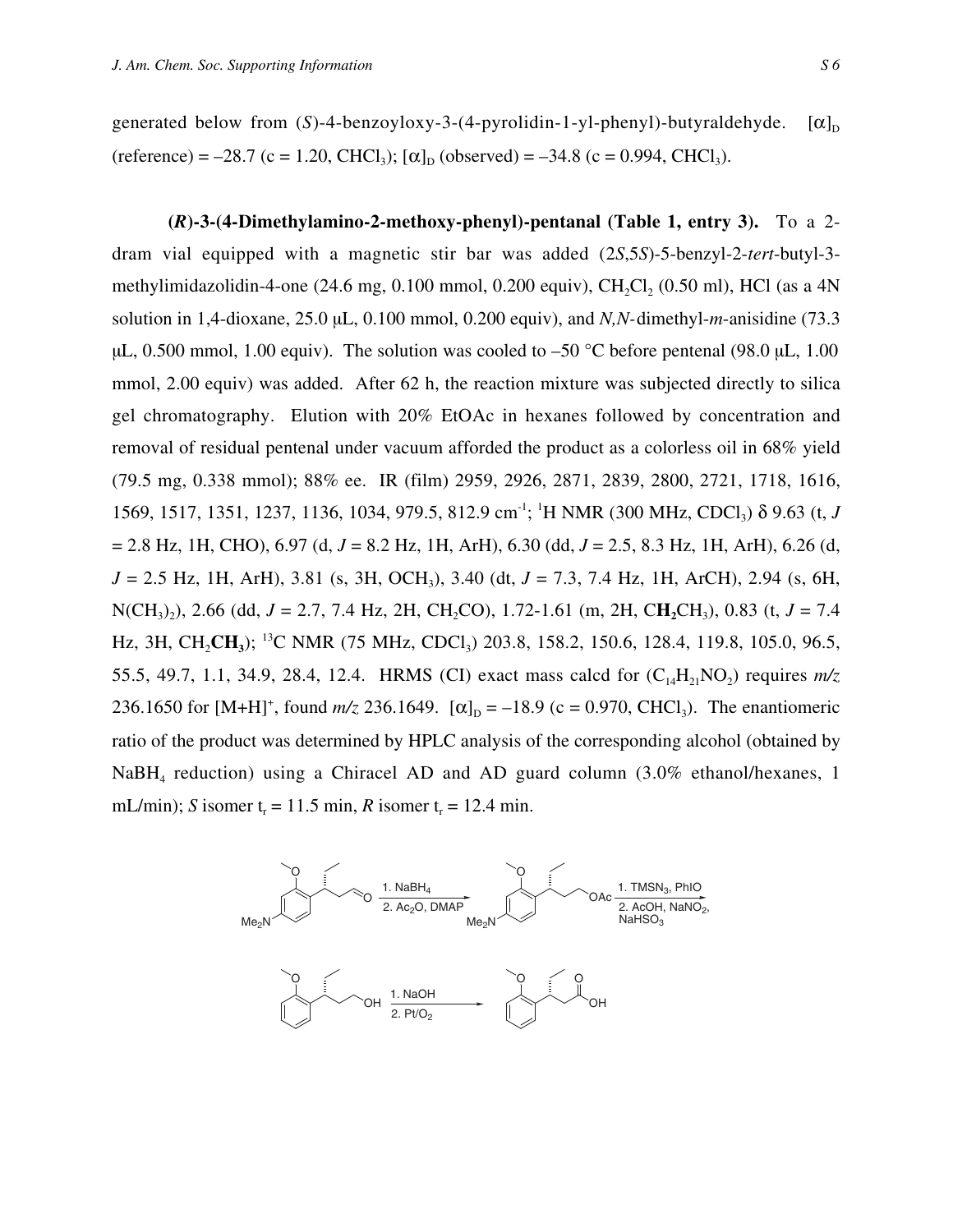**Determination of the absolute configuration of (***R***)-3-(4-dimethylamino-2-methoxyphenyl)-pentanal by correlation to (***R***)-3-ethyl-***o***-methoxy-dihydrocinnamic acid.** A solution of (*R*)-3-(4-dimethylamino-2-methoxy-phenyl)-pentanal (318 mg, 1.35 mmol, 1.00 equiv) in CH<sub>2</sub>Cl<sub>2</sub> (1.0 mL) was added to a stirring solution of sodium borohydride (50.1 mg, 1.35 mmol, 1.00 equiv) in ethanol (5.0 mL). After 5 min, the reaction was diluted with saturated aqueous NaHCO<sub>3</sub> (30 mL) and CH<sub>2</sub>Cl<sub>2</sub> (30 mL). The organic layer was then separated and washed with saturated solutions of NaHCO<sub>3</sub> and NaCl. The resulting solution was then dried over Na<sub>2</sub>SO<sub>4</sub> and concentrated *in vacuo.* The residual oil was exposed to acetic anhydride (0.254 mL, 2.70 mmol, 2.00 equiv), triethylamine  $(0.42 \text{ mL}, 3.0 \text{ mmol}, 2.2 \text{ equiv})$ , and DMAP  $(10 \text{ mg})$  in CH<sub>2</sub>Cl<sub>2</sub> (5.0 mL). After one hour, the reaction mixture was subjected directly to silica gel chromatography. Elution with 25% EtOAc in hexanes followed by concentration *in vacuo* afforded 370 mg (1.32 mmol, 98% yield) of a colorless oil which was treated with iodosylbenzene (1.16 g, 5.28 mmol, 4.00 equiv) and trimethylsilylazide (0.74 ml, 5.6 mmol, 4.2 equiv) in CH<sub>2</sub>Cl<sub>2</sub> (32 mL) at –40 °C according to the procedure of Jørgensen<sup>4</sup>. After 2 h, the reaction was warmed to room temperature and treated with THF and saturated aqueous NaHCO<sub>3</sub>. The resulting mixture was stirred for 12 h then it was diluted with EtOAc, the organic phase was dried over Na<sub>2</sub>SO<sub>4</sub> and concentrated *in vacuo*. This residue was dissolved in a mixture of ethanol/AcOH (50 mL: 7.5 mL) and treated with excess NaNO<sub>3</sub> (0.93 g in 15 mL H<sub>2</sub>O) and NaHSO<sub>3</sub> (1.40 g in 15 mL H<sub>2</sub>O). This mixture was extracted with CHCl<sub>3</sub> and the organic phase was washed with H<sub>2</sub>O, dried over Na<sub>2</sub>SO<sub>4</sub> and concentrated *in vacuo*. The resulting residue was dissolved in methanol (2.0 mL) and treated with an excess of NaOH (108 mg). After 15 min, the reaction mixture was diluted with Et<sub>2</sub>O (20 mL) and H<sub>2</sub>O (20 mL) then the organic layer was washed with saturated aqueous NaCl, dried over  $Na<sub>2</sub>SO<sub>4</sub>$  and concentrated in vacuo. Silica gel chromatography of the residue (5-50% EtOAc in hexanes) afforded 41 mg of a colorless oil (0.21 mmol, 16% yield from dialkyl aniline). Finally, this material was taken up in EtOAc (3.4 mL) and added to a suspension of activated PtO<sub>2</sub> (150 mg, 0.060 mmol, 0.30 equiv) in H<sub>2</sub>O/isopropanol (0.7 ml : 0.4 mL). This suspension was stirred under an  $O_2$  atmosphere at 40 °C for 24 h. The reaction mixture was then filtered through Celite with additional EtOAc. The resulting solution was dried over Na<sub>2</sub>SO<sub>4</sub> and concentrated *in vacuo* to afford 19.2 mg of a clear oil that was spectroscopically identical in all respects to the known compound (*R*)-3-ethyl-*o*-

 <sup>4</sup> Jørgensen, et. al. *J. Am. Chem. Soc.* **2000**, *122*, 12517.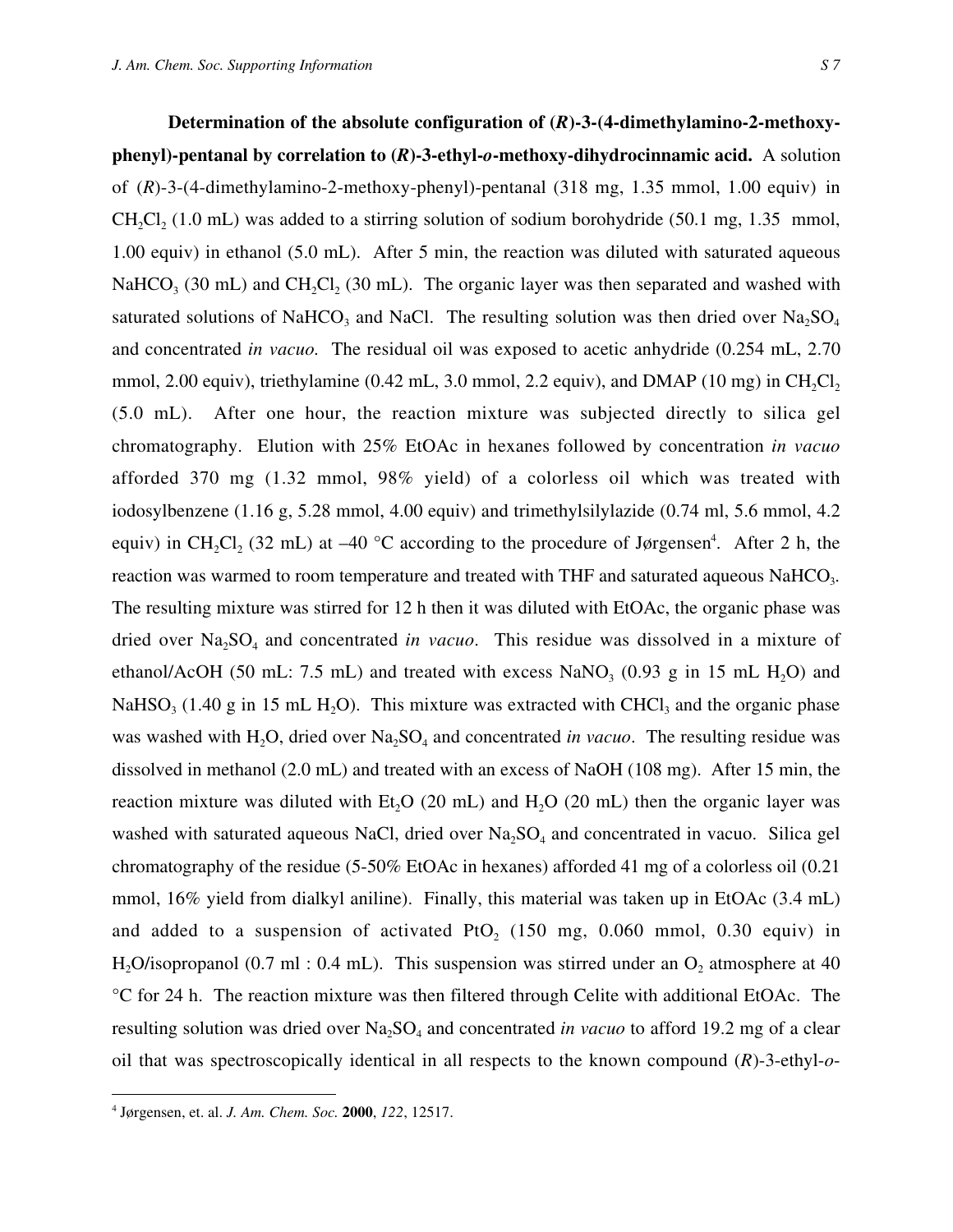methoxy-dihydrocinnamic acid.<sup>5</sup> [ $\alpha$ ] (literature) = -21.3 (c = 11.2, CHCl<sub>3</sub>); [ $\alpha$ ]<sub>D</sub> (observed) =  $-3.1$  (c = 1.0, CHCl<sub>3</sub>).

**(***S***)-4-Benzoyloxy-3-(4-dimethylamino-2-methoxy-phenyl)-butyraldehyde (Table 1, entry 4).** To a 2-dram vial equipped with a magnetic stir bar was added (2*S*,5*S*)-5-benzyl-2-*tert*butyl-3-methylimidazolidin-4-one (24.6 mg, 0.100 mmol, 0.100 equiv), *N,N-*dimethyl-*m*anisidine hydrochloride  $(18.8 \text{ mg}, 0.100 \text{ mmol}, 0.100 \text{ equiv})$ , CHCl<sub>3</sub>  $(1.00 \text{ ml})$ , and *N,N*dimethyl-*m*-anisidine (132 µL, 0.900 mmol, 0.900 equiv). The solution was cooled to  $-20$  °C before 4-benzoyloxy-crotonaldehyde (0.380, 2.00 mmol, 2.00 equiv) was added as a solid. After 24 h, the reaction mixture was subjected directly to silica gel chromatography. Gradient elution with 10-25% EtOAc in hexanes followed by concentration and removal of residual pentenal under vacuum afforded the product as a colorless oil in 89% yield (304 mg, 0.889 mmol); 92% ee. IR (film) 2940, 2892, 2836, 2724, 1719, 1615, 1518, 1273, 1240, 1117, 712.5 cm<sup>-1</sup>; <sup>1</sup>H NMR  $(300 \text{ MHz}, \text{CDCl}_3)$   $\delta$  9.74 (t, *J* = 2.1 Hz, 1H, CHO), 8.01 (ddd, *J* = 0.6, 1.1, 6.3 Hz., 2H, ArH), 7.58-7.40 (m, 3H, ArH), 7.08 (d, *J* = 8.2 Hz, 1H, ArH), 6.30 (dd, *J* = 2.5, 8.5 Hz, 1H, ArH), 6.25 (d, *J* = 2.4 Hz, 1H, ArH), 4.51 (dd, *J* = 5.5, 10.7 Hz, 1H, C**H**2O), 4.42 (dd, *J* = 8.2, 10.7 Hz, 1H, C**H**2O), 4.08-3.98 (m, 1H, ArCH), 3.83 (s, 3H, OCH3), 2.98-2.80 (m, 2H, CH2CO), 2.95 (s, 6H, N(CH<sub>3</sub>); <sup>13</sup>C NMR (75 MHz, CDCl<sub>3</sub>) 202.2, 166.6, 158.2, 151.3, 133.1, 130.3, 129.8, 129.0, 128.6, 115.6, 104.9, 96.3, 67.9, 55.4, 46.3, 50.0, 33.5. HRMS (CI) exact mass calcd for  $(C_{20}H_{23}NO_4)$  requires  $m/z$  342.1705 for [M+H]<sup>+</sup>, found  $m/z$  342.1705. [ $\alpha$ ]<sub>D</sub> = -16.9 (c = 0.751, CHCl3). The enantiomeric ratio of the product was determined by HPLC analysis of the corresponding alcohol (obtained by  $N$ a $BH<sub>4</sub>$  reduction) using a Chiracel AD and AD guard column (10% ethanol/hexanes, 1 mL/min); *R* isomer  $t_r = 15.2$  min, *S* isomer  $t_r = 24.0$  min.



**Determination of the absolute configuration (***S***)-4-Benzoyloxy-3-(4-dimethylamino-2-methoxy-phenyl)-butyraldehyde by correlation to (***R***)-3-***tert***-butyldimethylsiloxy-2-**

 <sup>5</sup> Meyers, A. I. et al, *J. Org. Chem.* **1979**, *44*, 2250-2256.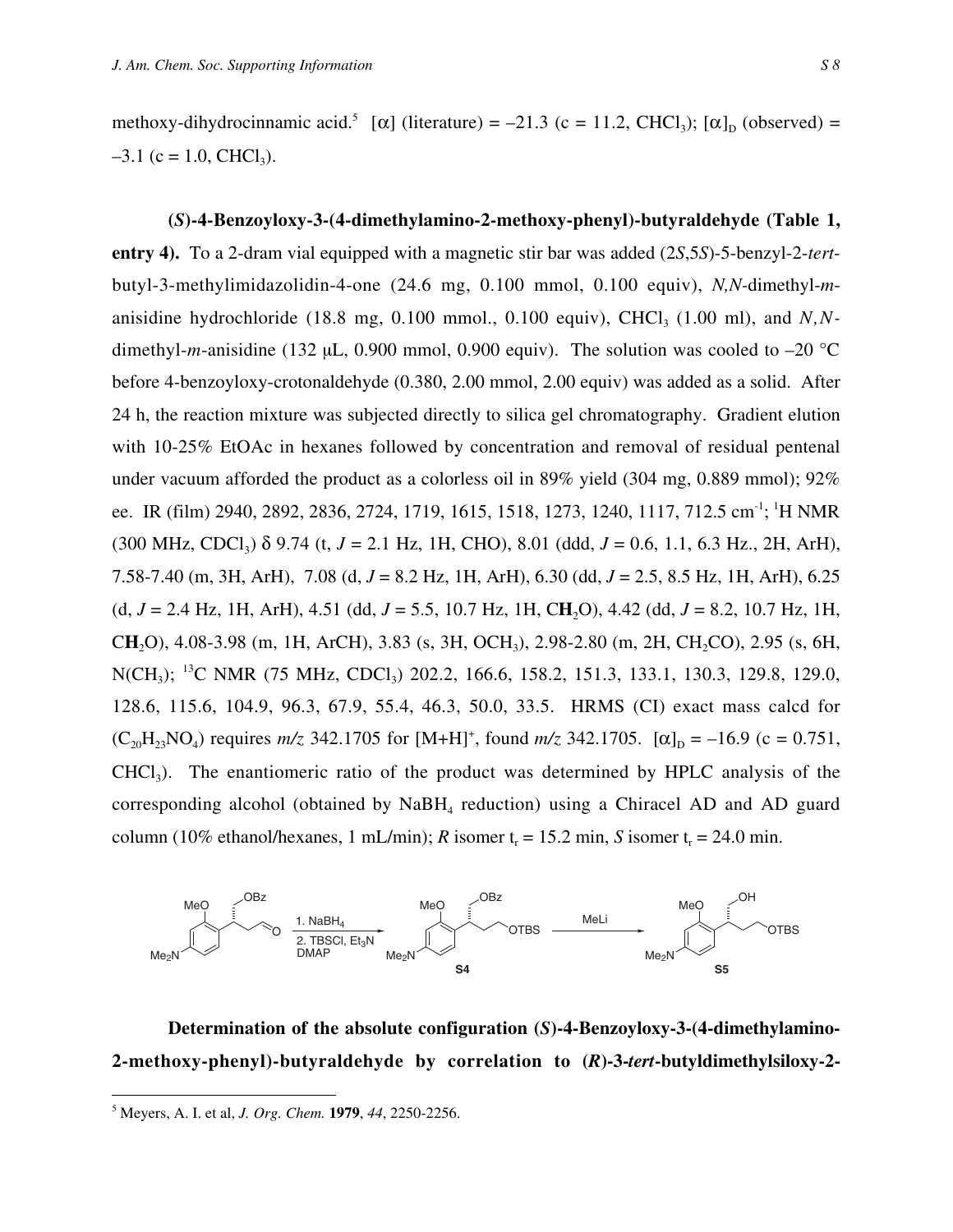**(dimethylamino-2-methoxy-phenyl)-butanol.** A solution (*S*)-4-benzoyloxy-3-(4 dimethylamino-2-methoxy-phenyl)-butyraldehyde  $(311 \text{ mg}, 0.911 \text{ mmol}, 1.00 \text{ equiv})$  in CH<sub>2</sub>Cl<sub>2</sub> (0.5 mL) was added to a stirring solution of sodium borohydride (37.1 mg, 1.00 mmol, 1.10 equiv) in ethanol (3.0 mL). After 5 min, the reaction was diluted with saturated aqueous NaHCO<sub>3</sub> (30 mL) and CH<sub>2</sub>Cl<sub>2</sub> (30 mL). The organic layer was then separated and washed with saturated solutions of NaHCO<sub>3</sub> and NaCl. The resulting solution was then dried over  $Na<sub>2</sub>SO<sub>4</sub>$ and concentrated *in vacuo.* The residual oil (303 mg, 0.883 mmol, 1.00 equiv) was exposed to *tert*-butyldimethylsilyl chloride (266 mg, 1.77 mmol, 2.00 equiv), triethylamine (0.27 mL, 1.9 mmol, 2.2 equiv), and DMAP (10 mg) in  $CH_2Cl_2 (1.0 \text{ mL})$ . After one hour, the reaction mixture was subjected directly to silica gel chromatography. Gradient elution with  $10\n-25\%$  Et<sub>2</sub>O in hexanes followed by concentration *in vacuo* afforded 400 mg of **S4** as a colorless oil (0.874 mmol, 99% yield). To a solution of **S4** (50 mg, 0.11 mmol, 1.0 equiv) in Et<sub>2</sub>O (0.55 mL) at 0 °C was added MeLi (1.6 M in hexanes, 0.21 mL, 0.33 mmol, 3.0 equiv). After 5 min, the reaction was treated with saturated aqueous  $NH<sub>4</sub>Cl$  (20 mL) and Et<sub>2</sub>O (20 mL). The organic phase was washed with saturated aqueous NaCl, dried over Na<sub>2</sub>SO<sub>4</sub> and concentrated *in vacuo*. Silica gel chromatography of the resulting residue (50-100% Et<sub>2</sub>O in hexanes) afforded 25.4 mg (72.0) µmol, 65% yield) of **S5** that was spectroscopically identical in all respects to **S5** generated below from  $(R)$ -4-oxo-2-(4-dimethylamino-2-methoxyphenyl)-butyric acid methyl ester.  $[\alpha]_D$ (reference) = –20.1 (c = 1.00, CHCl<sub>3</sub>);  $[\alpha]_D$  (observed) = –21.6 (c = 1.12, CHCl<sub>3</sub>).

**(***S***)-4-Benzoyloxy-3-(4-pyrolidin-1-yl-phenyl)-butyraldehyde (Table 1, entry 5).** To a 2-dram vial equipped with a magnetic stir bar was added (2*S*,5*S*)-5-benzyl-2-*tert*-butyl-3 methylimidazolidin-4-one  $(6.13 \text{ mg}, 0.025 \text{ mmol}, 0.100 \text{ equiv}) \text{CHCl}_3 (0.25 \text{ ml})$ , HCl (as a 4N solution in 1,4-dioxane,  $6.25 \mu L$ ,  $0.025 \text{ mmol}$ ,  $0.100 \text{ equiv}$ ), 1-phenylpyrrolidine (36.1  $\mu L$ , 0.025 mmol, 1.00 equiv). To the stirring solution at room temperature was added 4-benzoyloxycrotonaldehyde (95.0 mg, 0.5 mmol, 2.00 equiv). After 24 h, the reaction mixture was subjected directly to silica gel chromatography. Elution with 20-40% EtOAc in hexanes followed by concentration *in vacuo* afforded the product as a pale yellow oil in 73% yield (61.3 mg, 0.182 mmol); 90% ee. IR (film) 2961, 2888, 2825, 1717, 1715, 1616, 1522, 1487, 1450, 1374, 1271, 1176, 1115, 1069, 1026, 964.1, 812.7, 711.8 cm<sup>-1</sup>; <sup>1</sup>H NMR (300 MHz, CDCl<sub>3</sub>) δ 9.74 (t, *J* = 1.9 Hz, 1H, CHO), 7.99 (d, *J* = 7.1 Hz, 2H, ArH), 7.56 (t, *J* = 7.7 Hz, 1H, ArH), 7.44 (t, *J* = 7.7 Hz,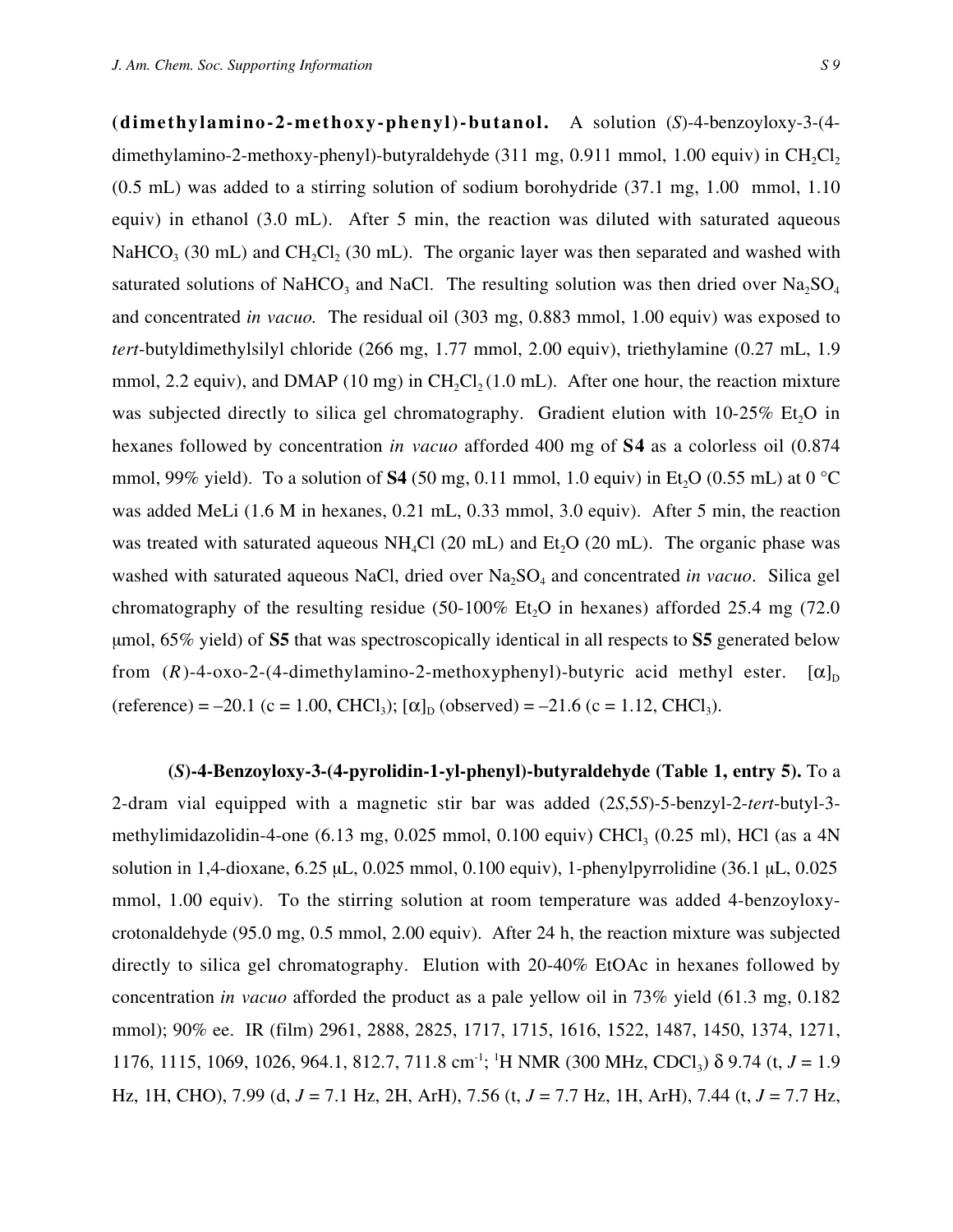2H, ArH), 7.17 (d, *J* = 8.8 Hz, 2H, ArH), 6.54 (d, *J* = 8.8 Hz, 2H, ArH), 4.49 (dd, *J* = 6.1, 11.0 Hz, 1H, OC**H**2), 4.34 (dd, *J* = 8.2, 10.4 Hz, 1H, OC**H**2), 3.72-3.60 (m, 1H, ArCH), 3.30-3.21 (m, 4H, N(CH<sub>2</sub>)<sub>2</sub>), 2.94 (ddd, *J* = 1.7, 6.6, 16.5 Hz, 1H, CH<sub>2</sub>CO), 2.84 (ddd, *J* = 2.2, 8.3, 17.1 Hz, 1H, CH<sub>2</sub>CO), 2.03-1.95 (m, 4H, CH<sub>2</sub>(CH<sub>2</sub>)<sub>2</sub>CH<sub>2</sub>); <sup>13</sup>C NMR (75 MHz, CDCl<sub>3</sub>) δ 201.5, 166.5, 147.3, 133.2, 130.2, 129.8, 128.6, 128.6, 126.1, 112.1, 69.0, 47.9, 47.2, 38.8, 25.8. HRMS (CI) exact mass calcd for  $(C_{21}H_{23}NO_3)$  requires  $m/z$  338.1756, found  $m/z$  338.1747.  $[\alpha]_D = -5.1$  (c =  $0.50$ , CHCl<sub>3</sub>). The enantiomeric ratio of the product was determined by HPLC analysis of the corresponding alcohol (obtained by  $N$ a $BH$ <sub>4</sub> reduction) using a Chiracel AD and AD guard column (10% ethanol/hexanes, 1 mL/min); *R* isomer  $t_r = 31.4$  min, *S* isomer  $t_r = 37.8$  min.



**Determination of the absolute configuration of (***S***)-4-Benzoyloxy-3-(4-pyrolidin-1-ylphenyl)-butyraldehyde by correlation to (***S***)-2-(4-pyrolidin-1-yl-phenyl)-butan-1,4-diol.** A solution of (*S*)-4-benzoyloxy-3-(4-pyrolidin-1-yl-phenyl)-butyraldehyde (508 mg, 1.51 mmol, 1.00 equiv) in CH<sub>2</sub>Cl<sub>2</sub> (1.0 mL) was added to a stirring solution of sodium borohydride (55.9 mg, 1.51 mmol, 1.00 equiv) in ethanol (5.0 mL). After 5 min, the reaction was diluted with saturated aqueous NaHCO<sub>3</sub> (30 mL) and CH<sub>2</sub>Cl<sub>2</sub> (30 mL). The organic layer was separated and washed with saturated solutions of NaHCO<sub>3</sub> and NaCl. The resulting solution was then dried over Na<sub>2</sub>SO<sub>4</sub> and concentrated *in vacuo* to afford 464 mg (1.37 mmol, 91% yield) of a colorless oil. A portion of this substance (46.4 mg, 0.138 mmol, 1.00 equiv) was dissolved in methanol (2.0 mL) and treated with an excess of NaOH (100 mg, 2.50 mmol, 18.1 equiv). After one hour, the reaction mixture was partitioned between  $CH<sub>2</sub>Cl<sub>2</sub>$  and  $H<sub>2</sub>O<sub>2</sub>$ , the organic layer was dried over Na2SO4 and concentrated *in vacuo*. The residue was subjected to silica gel chromatography (100% EtOAc) followed by concentration *in vacuo* to afford 24.6 mg of **S7** as a white glassy solid (0.105 mmol, 76% yield) that was spectroscopically identical in all respects to **S7** generated below from  $(R)$ -4-oxo-2-(4-pyrrolidin-1-yl-phenyl)-butyric acid methyl ester.  $[\alpha]_D$  (reference) =  $-19.1$  (c = 1.03, CHCl<sub>3</sub>); [ $\alpha$ ]<sub>D</sub> (observed) = -15.9 (c = 1.32, CHCl<sub>3</sub>).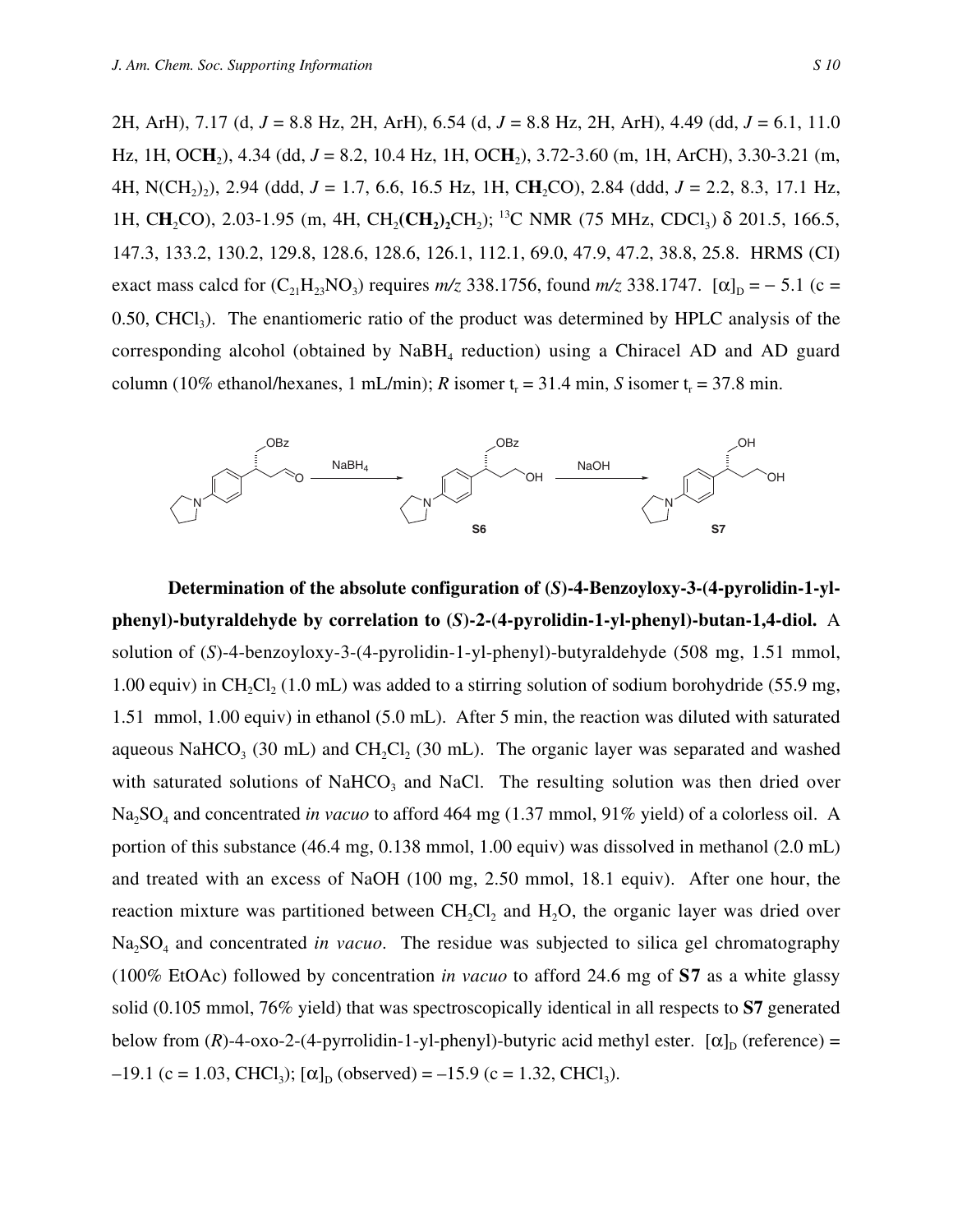

**Conversion of (***S***)-4-benzoyloxy-3-(4-pyrolidin-1-yl-phenyl)-butyraldehyde to (***R***)-3- (4-Pyrolidin-1-yl-phenyl)-butanol-***tert***-butyldimethylsilyl ether.** A solution of (*S*)-4 benzoyloxy-3-(4-pyrolidin-1-yl-phenyl)-butanol (464 mg, 1.37 mmol, 1.00 equiv) was exposed to *tert*-butyldimethylsilyl chloride (412 mg, 2.73 mmol, 2.00 equiv), triethylamine (0.42 mL, 3.0 mmol, 2.2 equiv), and DMAP (10 mg) in CH<sub>2</sub>Cl<sub>2</sub> (1.5 mL). After one hour, the reaction mixture was subjected directly to silica gel chromatography. Elution with  $10-25\%$  Et<sub>2</sub>O in hexanes followed by concentration of two fractions *in vacuo* afforded 544 mg of a colorless oil (1.20 mmol, 87% yield). This compound was dissolved in Et<sub>2</sub>O (6.0 mL), cooled to 0  $\degree$ C and treated with MeLi (1.6 M in hexanes, 3.75 mL, 6.0 mmol, 5.0 equiv). After 5 min, the reaction was treated with saturated aqueous  $NH<sub>4</sub>Cl$  (50 mL) and Et<sub>2</sub>O (50 mL). The organic phase was then washed with saturated aqueous NaCl, dried over Na<sub>2</sub>SO<sub>4</sub> and concentrated *in vacuo*. Silica gel chromatography of the resulting residue (10-50% Et<sub>2</sub>O in hexanes) afforded 326 mg (0.932) mmol, 78% yield) of **S8** as a colorless oil. A portion of this substance (0.193 mg, 0.551 mmol, 1.00 equiv) was treated with methanesulfonyl chloride (0.055 mL, 0.716 mmol, 1.30 equiv), triethylamine  $(0.12 \text{ mL}, 0.83 \text{ mmol}, 1.5 \text{ equiv})$ , and DMAP  $(10 \text{ mg})$  in THF  $(10 \text{ mL})$ . After 12 h, the resulting suspension was carefully added to a stirring suspension of lithium aluminumhydride (105 mg, 2.76 mmol, 5.0 equiv) in Et<sub>2</sub>O (10 mL). After 6 h, this mixture was diluted with saturated aqueous sodium potassium tartrate  $(50 \text{ mL})$  and  $Et<sub>2</sub>O (50 \text{ mL})$  and allowed to stir for an additional 8 h. The organic layer was separated, washed with saturated aqueous NaCl, dried over Na<sub>2</sub>SO<sub>4</sub>, and concentrated *in vacuo*. The resulting residue was purified via silica gel chromatography (10% Et<sub>2</sub>O in hexanes) to afford 12.0 mg of **S3**;  $[\alpha]_D = -28.7$  (c = 1.20, CHCl<sub>3</sub>).

**(***R***)-4-Oxo-2-(4-dimethylamino-2-methoxyphenyl)-butyric acid methyl ester (Table 1, entry 6).** To an amber 2-dram vial equipped with a magnetic stir bar was added (2*S*,5*S*)-5 benzyl-2-tert-butyl-3-methylimidazolidin-4-one (6.13 mg, 0.0250 mmol, 0.100 equiv), CHCl<sub>3</sub> (0.25 ml), HCl (as a 4N solution in 1,4-dioxane, 6.25 µL, 0.0250 mmol, 0.100 equiv), and 3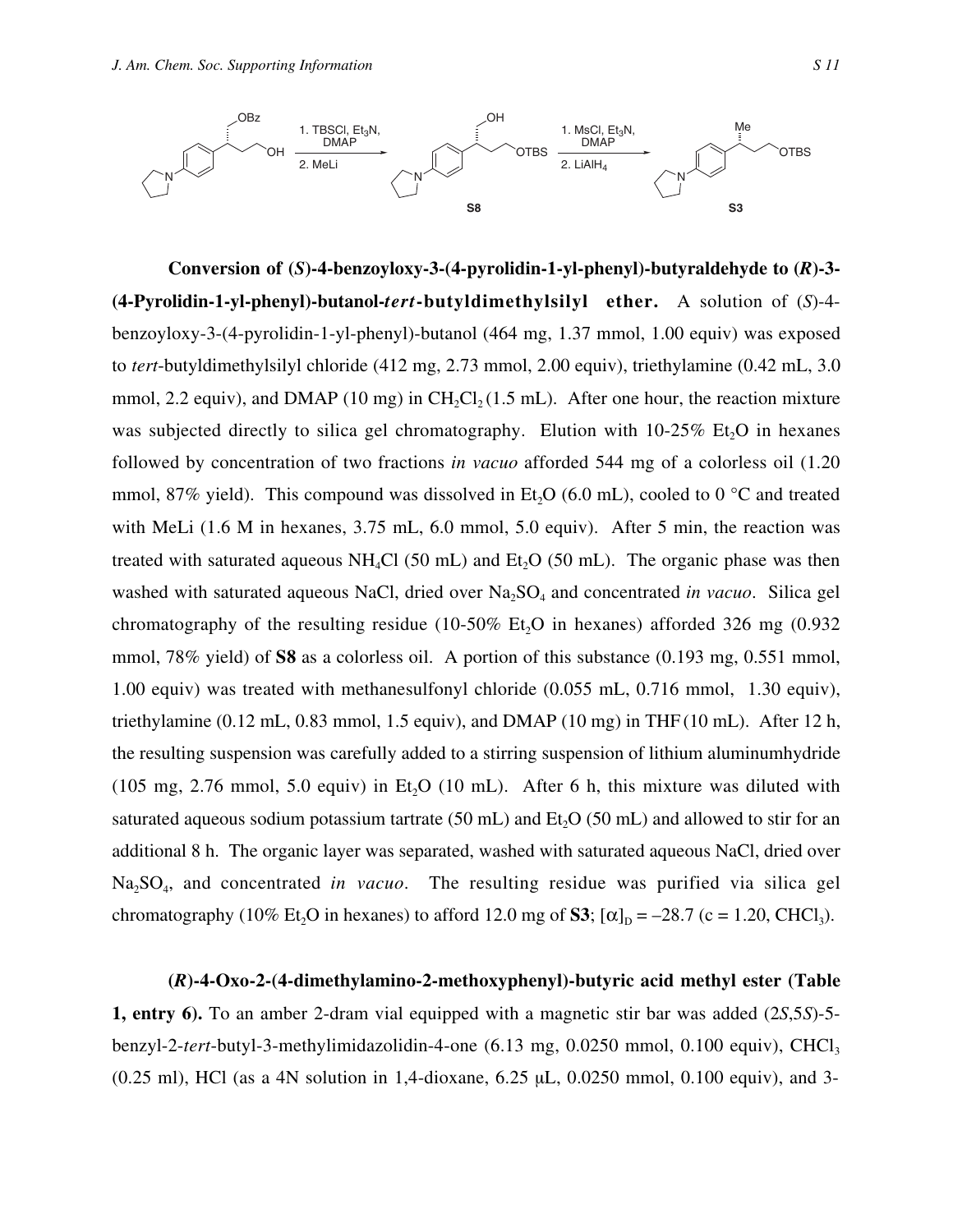dimethylamino-anisole (44  $\mu$ L, 0.30 mmol, 1.2 equiv). The solution was cooled to -20 °C before oxobuteneoic acid methyl ester (28.5 mg, 0.250 mmol, 1.00 equiv) was added. The resulting solution was maintained at  $-20$  °C for 8 h and then subjected directly silica gel chromatography. Gradient elution with 20-40% EtOAc in hexanes afforded the product as a colorless oil in 73% yield (48.2 mg, 0.182 mmol); 91% ee. IR (film) 2950, 2903, 2838, 2727, 1730, 1616, 1569, 1519, 1462, 1440, 1356, 1242, 1171, 1114, 1033, 979.4, 814.6, 642.5 cm<sup>-1</sup>; <sup>1</sup>H NMR (300 MHz, CDCl<sub>3</sub>) δ 9.77 (t, *J* = 1.1 Hz, 1H, CHO), 6.99 (d, *J* = 8.2 Hz, 1H, ArH), 6.27 (dd, J = 2.5, 8.5 Hz, 1H, ArH), 6.22 (d, *J* = 2.5 Hz, 1H, ArH), 4.38 (dd, *J* = 5.2, 9.1 Hz, 1H, ArCH), 3.81 (s, 3H, ArOCH3), 3.66 (s, 3H, CO2CH3), 3.52 (ddd, *J* = 1.4, 9.1, 18.1 Hz, 1H, **CH**<sub>2</sub>CO), 2.94 (s, 6H, N(CH<sub>3</sub>)<sub>2</sub>), 2.67 (ddd, *J* = 0.8, 4.9, 17.8 Hz, 1H, CH<sub>2</sub>CO); <sup>13</sup>C NMR (75 MHz, CDCl<sub>3</sub>) δ 201.0, 174.4, 157.5, 151.5, 129.3, 114.6, 104.9, 96.2, 55.6, 52.5, 46.7, 40.9, 39.2. HRMS (CI) exact mass calcd for  $(C_{21}H_{23}NO_3)$  requires  $m/z$  266.1392 for  $[M+H]^+$ , found  $m/z$  266.1387.  $[\alpha]_D = -149.0$  (c = 1.0, CHCl<sub>3</sub>). The enantiomeric ratio of the product was determined by HPLC analysis of the corresponding alcohol (obtained by NaBH<sub>4</sub> reduction in ethanol at 0 °C) using a Chiracel AD and AD guard column (6.0% ethanol/hexanes, 1 mL/min); *S* isomer  $t_r = 26.0$  min, *R* isomer  $t_r = 27.8$  min.



**Determination of the absolute configuration (***R***)-4-Oxo-2-(4-dimethylamino-2 methoxyphenyl)-butyric acid methyl ester by correlation to (***R***)-3-(4-dimethylamino-2 methoxyphenyl)-butanol** *tert***-butyldimethylsilyl ether.** A solution of (*R* )-4-oxo-2-(4 dimethylamino-2-methoxyphenyl)-butyric acid methyl ester (288 mg, 1.30 mmol, 1.00 equiv) in  $CH_2Cl_2$  (0.5 mL) was added to a stirring solution of sodium borohydride (48.3 mg, 1.30 mmol, 1.00 equiv) in ethanol (3.0 mL) at 0 °C. After 5 min, the reaction was diluted with saturated aqueous NaHCO<sub>3</sub> (15 mL) and CH<sub>2</sub>Cl<sub>2</sub> (15 mL). The organic layer was separated and washed with saturated solutions of NaHCO<sub>3</sub> and NaCl. The resulting solution was then dried over Na2SO4 and concentrated *in vacuo.* The residual oil was exposed to *tert*-butyldimethylsilyl chloride (392 mg, 2.60 mmol, 2.00 equiv), triethylamine (0.40 mL, 2.9 mmol, 2.2 equiv), and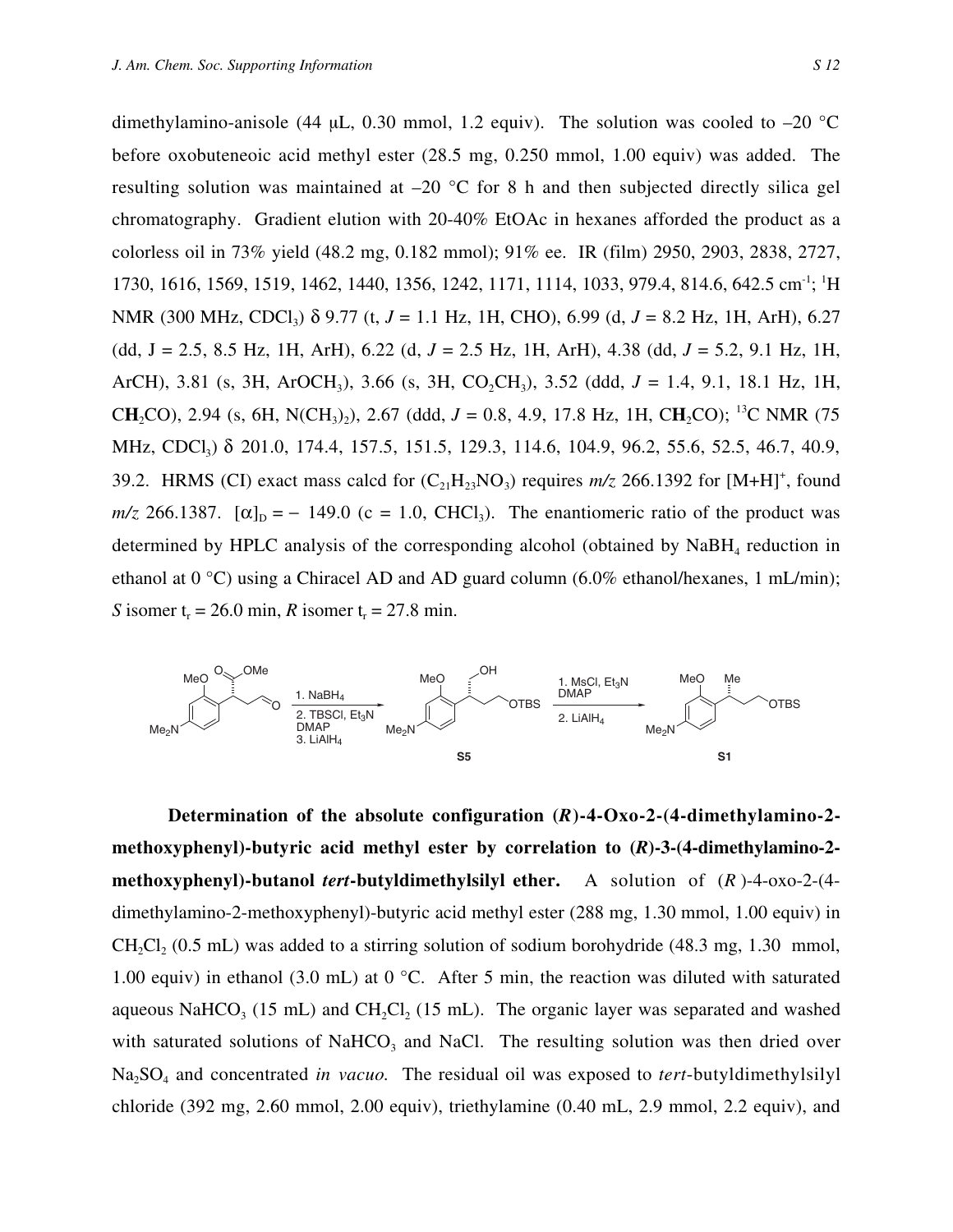DMAP (10 mg) in CH<sub>2</sub>Cl<sub>2</sub> (2.6 mL). After one hour, the reaction mixture was subjected directly to silica gel chromatography. Elution with 10-50% Et<sub>2</sub>O in hexanes followed by concentration *in vacuo* afforded 453 mg of a colorless oil (1.19 mmol, 91% yield from aldehyde). This compound was dissolved in Et<sub>1</sub>O (5.0 mL) and added to a suspension of lithium aluminumhydride (100 mg, 2.63 mmol, 2.21 equiv) in Et<sub>2</sub>O (10 mL) at 0 °C. After 5 min, this mixture was diluted with saturated aqueous sodium potassium tartrate  $(50 \text{ mL})$  and  $Et$ ,  $O(50 \text{ mL})$ and allowed to stir for an additional 8 h. The organic layer was separated, washed with saturated aqueous NaCl, dried over Na2SO4, and concentrated *in vacuo*. The resulting residue was purified via silica gel chromatography (20-100% EtOAc in hexanes) and concentrated *in vacuo* to afford 201 mg (0.568 mmol, 48% yield) of a pale yellow oil assigned as **S5**;  $[\alpha]_D = -20.1$  (c = 1.00,  $CHCl<sub>3</sub>$ ). This substance was treated with methanesulfonyl chloride (0.057 mL, 0.74 mmol, 1.30) equiv), triethylamine (0.12 mL, 0.85 mmol, 1.5 equiv), and DMAP (10 mg) in THF (8 mL). After 2 h, the resulting suspension was carefully added to a stirring suspension of lithium aluminumhydride (108 mg, 2.84 mmol, 5.0 equiv) in THF (10 mL). After 6 h, this mixture was diluted with saturated aqueous sodium potassium tartrate  $(50 \text{ mL})$  and  $Et<sub>2</sub>O$   $(50 \text{ mL})$  and allowed to stir for an additional 3 h. The organic layer was separated, washed with saturated aqueous NaCl, dried over Na<sub>2</sub>SO<sub>4</sub>, and concentrated *in vacuo*. The resulting residue was purified via silica gel chromatography (25% EtOAc in hexanes) to afford 99.9 mg of **S 1** that was spectroscopically identical in all respects to **S1** generated above from (*R)-*3-(4-dimethylamino-2 methoxy-phenyl)-butyraldehyde.  $[\alpha]_D$  (reference) = -13.3 (c = 1.12, CHCl<sub>3</sub>);  $[\alpha]_D$  (observed) =  $-11.6$  (c = 0.999, CHCl<sub>3</sub>).

**(***S***)-3-(4-pyrolidin-1-yl-2-methoxy-phenyl)-3-phenyl-propanol (Table 1, entry 7).** To an amber 2-dram vial equipped with a magnetic stir bar was added (2*S*,5*S*)-5-benzyl-2-*tert*-butyl-3-methylimidazolidin-4-one hydrochloride  $(28.2 \text{ mg}, 0.100 \text{ mmol}, 0.200 \text{ equiv})$ , CH<sub>2</sub>Cl<sub>2</sub>  $(0.50 \text{ m})$ ml), and 1-(3-methoxy-phenyl)-pyrrolidine (83.6 µl, 0.500 mmol, 1.00 equiv). The solution was cooled to  $-50$  °C before addition of cinnamaldehyde (167 µL, 1.00 mmol, 2.00 equiv). After 36 h, the reaction mixture was added drop-wise to a stirring suspension of NaBH<sub>4</sub> (41 mg) in ethanol (0.75 mL). After five min, the reduction was quenched with saturated aqueous NaHCO<sub>3</sub> solution and diluted with  $CH_2Cl_2$ . The layers were separated and the organic was washed with saturated aqueous NaHCO<sub>3</sub> and brine solutions. The resulting solution was dried over sodium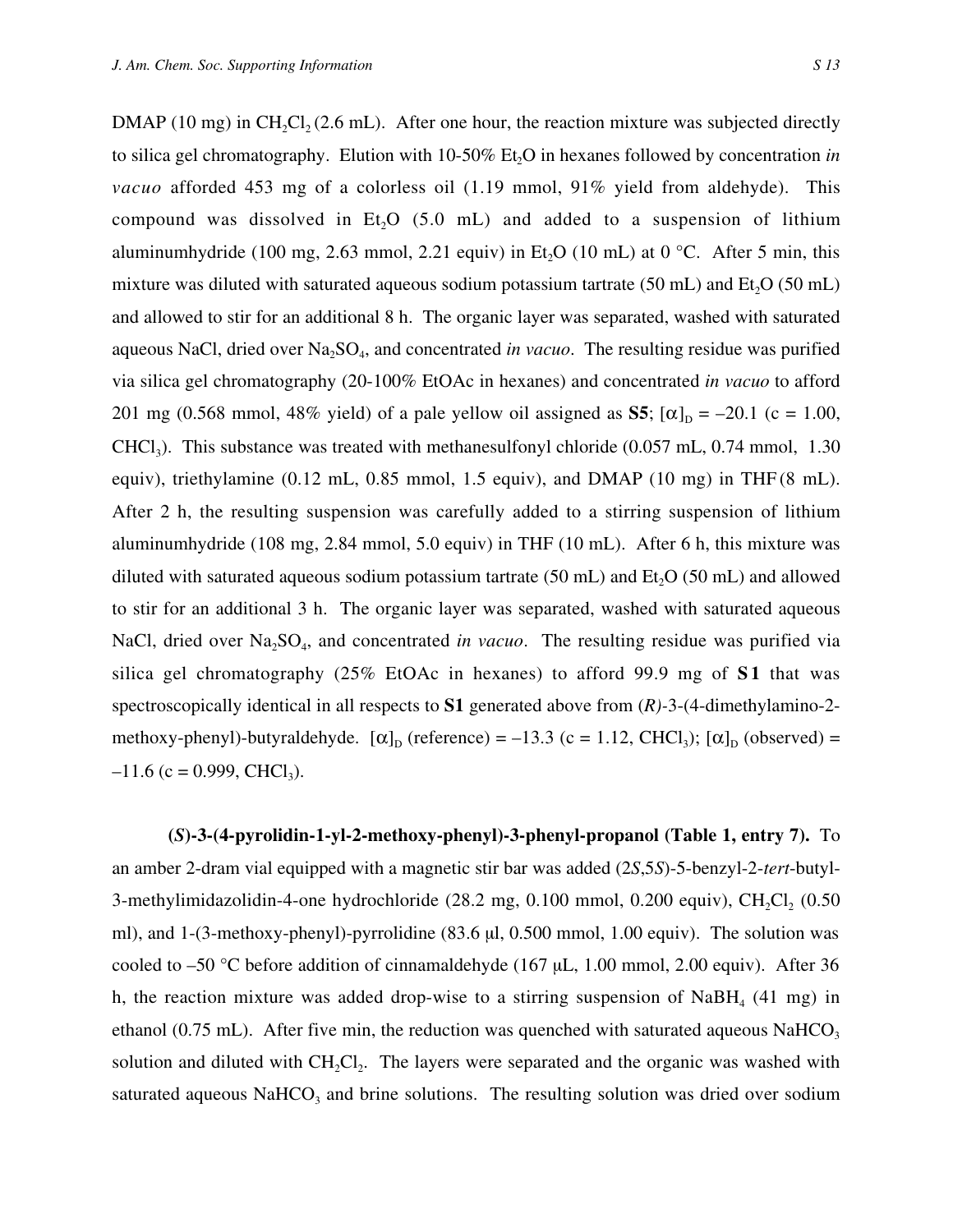sulfate and concentrated *in vacuo* and the residue was purified by silica gel chromatography. Gradient elution with 25-75% diethyl ether in hexanes afforded the product as a colorless oil in 82% yield (127.4 mg, 0.409 mmol); 84% ee. IR (film) 3356, 2941,2875, 2832, 1615, 1566, 1515, 1488, 1452, 1374, 1224, 1036, 699.6 cm<sup>-1</sup>; <sup>1</sup>H NMR (300 MHz, CDCl<sub>3</sub>) δ 7.31-7.23 (m, 4H, ArH), 7.18-7.11 (m, 1H, ArH), 6.96 (d, *J* = 8.8 Hz, 1H, ArH), 6.14 (dd, *J* = 2.2, 8.2 Hz, 1H, ArH), 6.09 (d, *J* = 2.2 Hz, 1H, ArH), 4.51 (dd, *J* = 6.6, 9.3 Hz, 1H, ArCH), 3.83 (s, 3H, OCH3), 3.70-3.48 (m, 2H, CH<sub>2</sub>OH), 3.32-3.23 (m, 4H, N(CH<sub>2</sub>)<sub>2</sub>), 2.37-2.23 (m, 1H, CHCH<sub>2</sub>), 2.22-2.10 (m, 1H, CHC**H**<sub>2</sub>), 2.01-1.94 (m, 4H, CH<sub>2</sub>(C**H**<sub>2</sub>)<sub>2</sub>CH<sub>2</sub>), 1.89 (br s, 1H, OH); <sup>13</sup>C NMR (75 MHz, CDCl3) δ 157.9, 147.8, 145.8, 129.0, 128.3, 128.2, 125.8, 119.9, 104.5, 95.3, 61.7, 55.9, 48.0, 36.6, 38.2, 25.8. HRMS (CI) exact mass calcd for  $(C_{20}H_{25}NO_2)$  requires  $m/z$  311.1885, found  $m/z$ 311.1880.  $[\alpha]_D = -60.5$  (c = 1.07, CHCl<sub>3</sub>). The enantiomeric ratio of the product was

determined by HPLC analysis using a Chiracel AD and AD guard column (10% ethanol/hexanes, 1 mL/min); *S* isomer  $t_r = 15.1$  min, *R* isomer  $t_r = 28.6$  min.

**(***S***)-3-(4-Chloro-phenyl)-3-(4-pyrolidin-1-yl-2-methoxy-phenyl)-propanol (Table 1, entry 8).** To an amber 2-dram vial equipped with a magnetic stir bar was added (2*S*,5*S*)-5 benzyl-2-tert-butyl-3-methylimidazolidin-4-one (24.6 mg, 0.100 mmol, 0.200 equiv), CH<sub>2</sub>Cl<sub>2</sub> (0.50 ml), HCl (as a 4N solution in 1,4-dioxane, 25.0 µL, 0.100 mmol, 0.200 equiv) and 1-(3 methoxy-phenyl)-pyrrolidine (167 µl, 1.00 mmol, 2.00 equiv). The solution was cooled to  $-50$ °C before addition of *p*-chloro-cinnamaldehyde as a solid (83.0 mg, 0.500 mmol, 1.00 equiv). After 80 h, the reaction mixture was added drop-wise to a stirring suspension of NaBH<sub>4</sub> (41 mg) in ethanol (0.75 mL). After five min, the reduction was quenched with saturated aqueous NaHCO<sub>3</sub> solution and diluted with  $CH_2Cl_2$ . The layers were separated and the organic was washed with saturated aqueous  $NaHCO<sub>3</sub>$  and brine solutions. The resulting solution was dried over sodium sulfate and concentrated *in vacuo* and the residue was purified by silica gel chromatography. Gradient elution with 25-75% diethyl ether in hexanes afforded the product as a colorless oil in 80% yield (137.8 mg, 0.399 mmol); 92% ee. IR (film) 3320, 2941, 2879, 2833, 1615, 1566, 1515, 1488, 1454, 1374, 1224, 1036, 1014, 808.8 cm<sup>-1</sup>; <sup>1</sup>H NMR (300 MHz, CDCl<sub>3</sub>) δ 7.20 (s, 4H, ArH), 6.93 (d, *J* = 8.3 Hz, 1H, ArH), 6.13 (dd, *J* = 2.1, 8.1 Hz, 1H, ArH), 6.07 (d, *J* = 2.1 Hz, 1H, ArH), 4.45 (dd, *J* = 6.6, 8.8 Hz, 1H, ArCH), 3.80 (s, 3H, OCH3), 3.70-3.43 (m, 2H, CH<sub>2</sub>OH), 3.32-3.20 (m, 4H, N(CH<sub>2</sub>)<sub>2</sub>), 2.32-2.03 (m, 2H, CHCH<sub>2</sub>), 2.02-1.92 (m, 4H,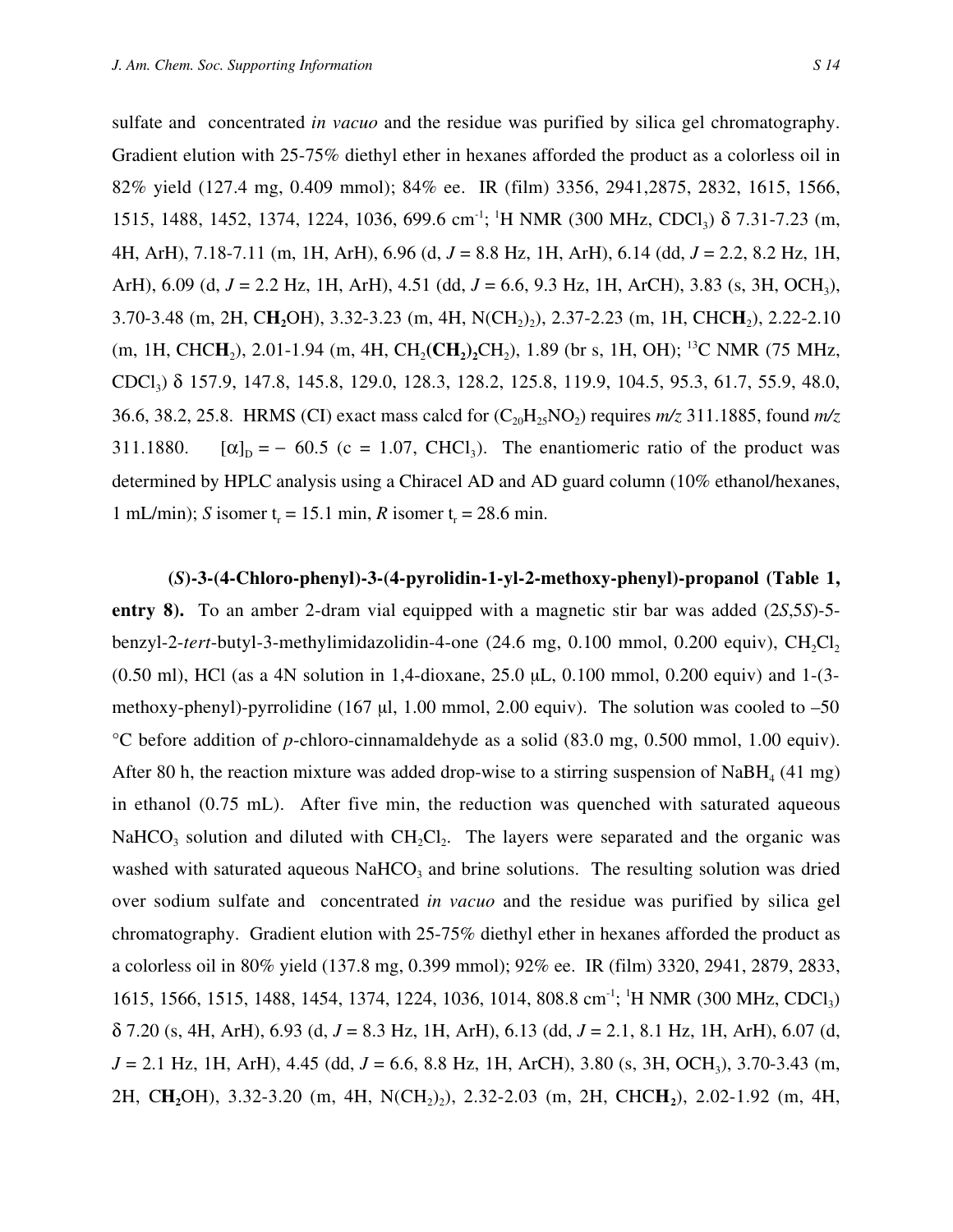CH<sub>2</sub>(CH<sub>2</sub>)<sub>2</sub>CH<sub>2</sub>), 1.74 (br s, 1H, OH); <sup>13</sup>C NMR (75 MHz, CDCl<sub>3</sub>)  $\delta$  17.9, 147.9, 144.4, 131.4, 129.5, 128.9, 128.7, 128.4, 127.8, 119.2, 104.4, 95.3, 61.4, 55.8, 48.0, 38.2, 38.0, 25.8. HRMS (CI) exact mass calcd for  $(C_{20}H_{24}CINO_2)$  requires  $m/z$  345.1496, found  $m/z$  345.1490.  $[\alpha]_D = -$ 57.7 (c = 1.90, CHCl<sub>3</sub>). The enantiomeric ratio of the product was determined by HPLC analysis using a Chiracel AD and AD guard column ( $10\%$  ethanol/hexanes, 1 mL/min); *S* isomer  $t_r = 12.4$ min, *R* isomer  $t_r = 15.3$  min.

## **(***R***)-3-(4-nitro-phenyl)-3-(4-Dimethylamino-2-methoxy-phenyl)-propionaldehyde**

**(Table 1, entry 9).** To a 2-dram vial equipped with a magnetic stir bar was added (2*S*,5*S*)-5 benzyl-2-*tert*-butyl-3-methylimidazolidin-4-one (24.6 mg, 0.100 mmol, 0.100 equiv), *N,N*dimethyl-*m*-anisidine hydrochloride (18.8 mg,  $0.100$  mmol,  $0.100$  equiv), CH<sub>2</sub>Cl<sub>2</sub> (1.00 ml), and *N,N*-dimethyl-*m*-anisidine (425 µL, 2.90 mmol, 2.90 equiv). The solution was cooled to –10 °C before *p*-nitro-cinnamaldehyde (177 mg, 1.00 mmol, 1.00 equiv) was aded as a solid. After 48 h, the reaction mixture was subjected directly to silica gel chromatography. Gradient elution with 10-50% EtOAc in hexanes followed by concentration in vacuo afforded the product as a bright orange oil in 87% yield (285 mg, 0.867 mmol); 92% ee. IR (film) 2938, 2894, 2837, 2726, 1722, 1614, 1516, 1345, 1241, 1120, 1033, 980.1, 858.6, 814.9 cm<sup>-1</sup>; <sup>1</sup>H NMR (300 MHz, CDCl<sub>3</sub>) δ 9.74 (t, *J* = 1.9 Hz, 1H, CHO), 8.12 (td, *J* = 2.2, 9.3 Hz, 2H, ArH), 7.42 (td, *J* = 1.5, 9.3 Hz, 2H, ArH), 6.97 (d, *J* = 8.3 Hz, 1H, ArH), 6.30 (dd, *J* = 2.5, 8.8 Hz, 1H, ArH), 6.24 (d, *J* = 2.2 Hz, 1H, ArH), 4.98 (t, *J* = 7.8 Hz, 1H, ArCH), 3.79 (s, 3H, OCH3), 3.21-3.09 (m, 2H, C**H2**CO), 2.96 (s, 6H, N(CH<sub>3</sub>)<sub>2</sub>); <sup>13</sup>C NMR (75 MHz, CDCl<sub>3</sub>) δ 201.2, 157.8, 152.3, 151.4, 146.5, 128.9, 128.6, 123.8, 118.0, 104.8, 96.4, 55.4, 48.4, 40.8, 38.2. HRMS (CI) exact mass calcd for  $(C_{18}H_{20}N_2O_4)$ requires  $m/z$  328.1423, found  $m/z$  328.1422. [α]<sub>D</sub> = -58.1 (c = 1.0, CHCl<sub>3</sub>). The enantiomeric ratio of the product was determined by HPLC analysis of the corresponding alcohol (obtained by NaBH<sub>4</sub> reduction of the aldehyde) using a Chiracel AD and AD guard column  $(10\%$ ethanol/hexanes, 1 mL/min); *R* isomer  $t_r = 25.6$  min, *S* isomer  $t_r = 29.5$  min.

**(***S***)-3-(4-Nitrophenyl)-3-(4-pyrolidin-1-yl-phenyl)-propionaldehyde (Table 1, entry 10).** To an amber 2-dram vial equipped with a magnetic stir bar was added (2*S*,5*S*)-5-benzyl-2 *tert*-butyl-3-methylimidazolidin-4-one  $(24.6 \text{ mg}, 0.100 \text{ mmol}, 0.200 \text{ equiv}) \text{ CH}_{2}Cl_{2}$   $(0.50 \text{ ml})$ , HCl (as a 4N solution in 1,4-dioxane, 25 µL, 0.200 mmol, 0.200 equiv), and *p*-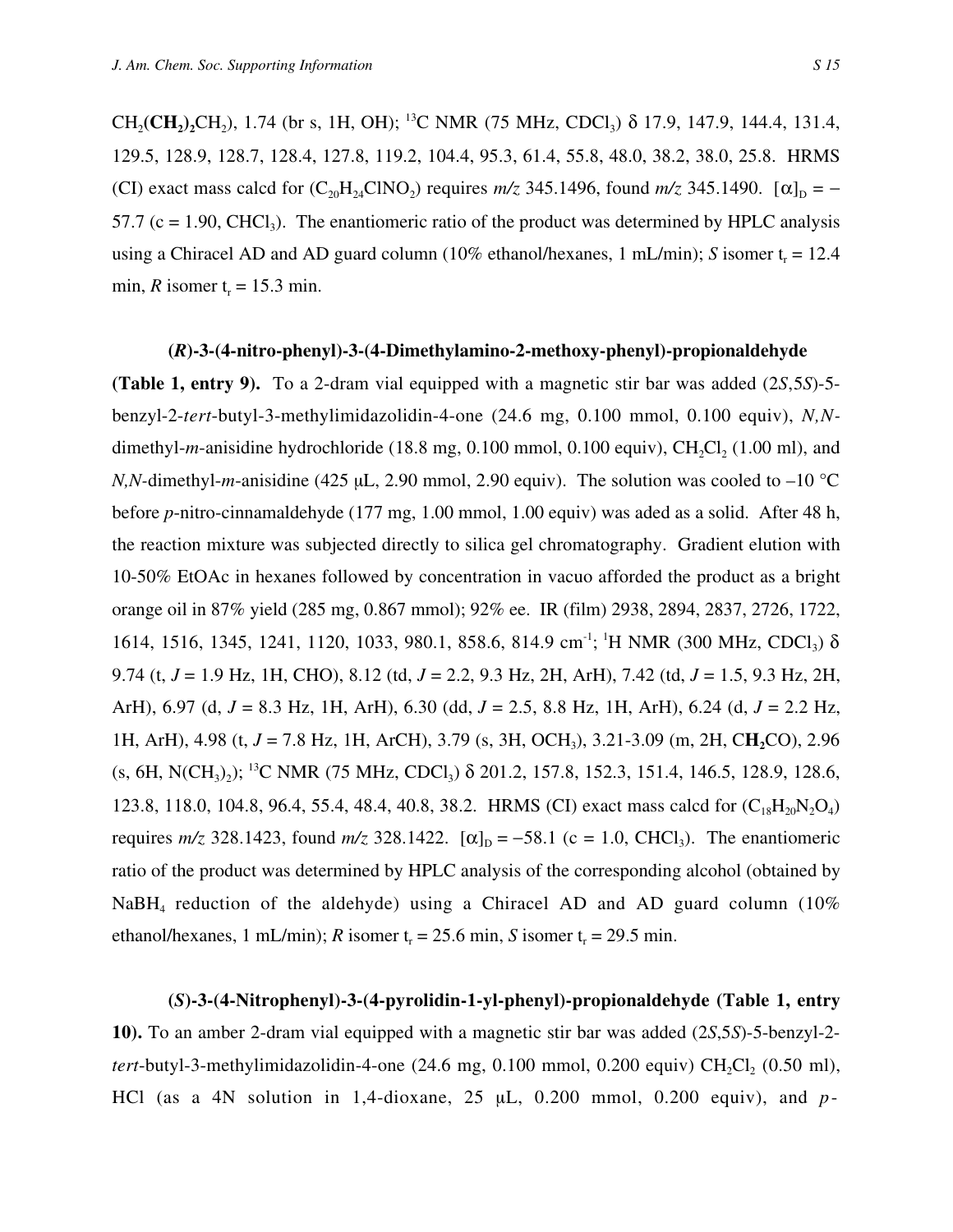nitrocinnamaldehyde (88.6 mg, 0.500 mmol, 1.00 equiv). The solution was cooled to  $-10$  °C before addition of 1-phenylpyrrolidine (216 µL, 1.50 mmol, 3.00 equiv). After 48 h, the reaction mixture was subjected directly to silica gel chromatography. Gradient elution with 25-50% EtOAc in hexanes followed by concentration in vacuo afforded the product as a bright orange oil in 82% yield (133 mg, 0.411 mmol); 90% ee. IR (film) 2968, 2894, 2835, 2728, 1723, 1614, 1520, 1375, 1345, 1182, 1110, 859.2, 804.1 cm<sup>-1</sup>; <sup>1</sup>H NMR (300 MHz, CDCl<sub>3</sub>) δ 9.71 (t, *J* = 1.4 Hz, 1H, CHO), 8.13 (d, *J* = 8.8 Hz, 2H, ArH), 7.38 (d, *J* = 8.8 Hz, 2H, ArH), 7.05 (d, *J* = 8.8 Hz, 2H, ArH), 6.50 (d, *J* = 8.8 Hz, 2H, ArH), 4.63 (t, *J* = 7.7 Hz, 1H, ArCH), 3.29-3.09 (m, 6H, CH<sub>2</sub>CO, N(CH<sub>2</sub>)<sub>2</sub>), 2.03-1.94 (m, 4H, CH<sub>2</sub>(CH<sub>2</sub>)<sub>2</sub>CH<sub>2</sub>); <sup>13</sup>C NMR (75 MHz, CDCl<sub>3</sub>)  $\delta$  200.4, 152.2, 147.1, 128.6, 127.9, 124.1, 112.1, 49., 47.9, 44.2, 25.8. HRMS (CI) exact mass calcd for  $(C_{19}H_{20}N_2O_3)$  requires  $m/z$  324.1474, found  $m/z$  324.1474.  $[\alpha]_D = -3.75$  (c = 1.0, CHCl<sub>3</sub>). The enantiomeric ratio of the product was determined by HPLC analysis of the corresponding acetate (obtained by  $N$ aBH<sub>4</sub> reduction of aldehyde and subsequent acylation with Ac<sub>2</sub>O) using a Chiracel AD and AD guard column (10% ethanol/hexanes, 1 mL/min); *S* isomer  $t_r = 35.4$  min, *R* isomer  $t_r$  $= 47.0$  min.

**(***R***)-4-Oxo-2-(4-dimethylamino-phenyl)-butyric acid methyl ester (Table 2, entries 1 & 2).** To an amber 2-dram vial equipped with a magnetic stir bar was added (2*S*,5*S*)-5-benzyl-2 *tert*-butyl-3-methylimidazolidin-4-one (12.3 mg, 0.0500 mmol, 0.100 equiv), 4-oxobuteneoic acid methyl ester  $(57.1 \text{ mg}, 0.500 \text{ mmol}, 1.00 \text{ equiv})$ , CHCl<sub>3</sub>  $(0.5 \text{ ml})$ , HCl (as a 4N solution in 1,4-dioxane, 12.5 µL, 0.0500 mmol, 0.100 equiv), and N,N-dimethylaniline (76 µL, 0.60 mmol, 1.2 equiv). The solution was stirred for 5.5 h at ambient temperature and then subjected directly to silica gel chromatography. Gradient elution with 20-40% EtOAc in hexanes afforded the product as a colorless oil in 77% yield (90.0 mg, 0.383 mmol); 94% ee. The same reaction conducted at –10 °C was complete after 48h and purified in identical fashion to give the product in 86% yield (101 mg, 0.429 mmol) and 96% ee. IR (film) 2950, 2902, 2844, 2809, 2728, 1732, 1614, 1523, 1437, 1353, 1230, 1166, 947.3, 818.8, 777.5 cm<sup>-1</sup>; <sup>1</sup>H NMR (300 MHz, CDCl<sub>3</sub>) δ 9.77 (s, 1H, CHO), 7.14 (d, *J* = 7.1 Hz, 2H, ArH), 6.68 (d, *J* = 7.6 Hz, 2H, ArH), 4.03 (dd, *J* = 4.7, 9.9 Hz, 1H, ArCH), 3.66 (s, 3H, OCH<sub>3</sub>), 3.35 (dd, *J* = 9.9, 18.7 Hz, 1H, CH<sub>2</sub>CO), 2.93 (s, 6H, N(CH<sub>3</sub>)<sub>2</sub>), 2.77 (dd,  $J = 4.8$ , 18.3 Hz, 1H, CH<sub>2</sub>CO); <sup>13</sup>C NMR (75 MHz, CDCl<sub>3</sub>)  $\delta$  200.2, 174.0, 150.1, 128.5, 125.2, 112.9, 52.7, 47.8, 44.2, 40.8. HRMS (CI) exact mass calcd for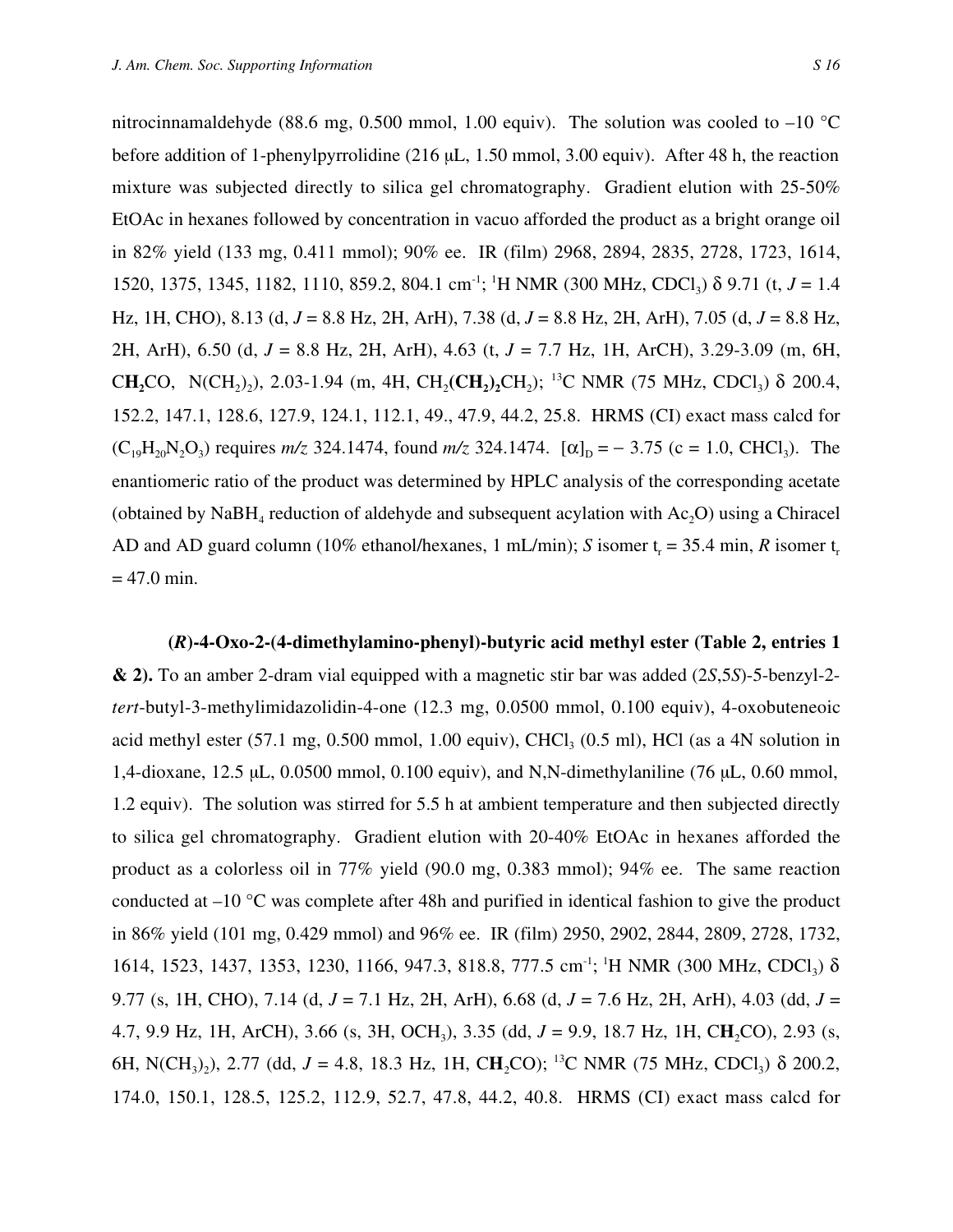$(C_{13}H_{17}NO_3)$  requires  $m/z$  236.1286, found  $m/z$  236.1285.  $[\alpha]_D = -152.3$  (c = 1.0, CHCl<sub>3</sub>). The enantiomeric ratio of the product was determined by HPLC analysis of the corresponding alcohol (obtained by NaBH<sub>4</sub> reduction) using a Chiracel AD and AD guard column  $(6.0\%$ ethanol/hexanes, 1 mL/min); *S* isomer  $t_r = 27.3$  min, *R* isomer  $t_r = 29.4$  min.



**Determination of the absolute configuration (***R***)-4-oxo-2-(4-dimethylamino-phenyl) butyric acid methyl ester by correlation to (***S***)-2-phenyl-butan-1,4,-diol.** A solution of (*R*)-4 oxo-2-(4-dimethylamino-phenyl)-butyric acid methyl ester (1.78 g, 7.55 mmol, 1.00 equiv) in CH<sub>2</sub>Cl<sub>2</sub> was added to a stirring suspension of lithium aluminum hydride (1.13 g, 29.8 mmol, 4.0) equiv) in Et<sub>2</sub>O (45 mL). After 5 min, this mixture was diluted with saturated aqueous sodium potassium tartrate (100 mL) and  $Et<sub>2</sub>O$  (100 mL) and allowed to stir for an additional 8 h. The organic layer was separated, washed with saturated aqueous NaCl, dried over  $Na<sub>2</sub>SO<sub>4</sub>$ , and concentrated *in vacuo*. The resulting residue was recrystallized from a hexanes, Et<sub>2</sub>O and DCM to give 0.630 g (3.01 mmol, 40% yield) of a white solid assigned as **S9**;  $[\alpha]_D = -23.1$  (c = 0.975, CHCl3). This compound was then exposed to *tert*-butyldimethylsilyl chloride (907 mg, 6.02 mmol, 2.00 equiv), triethylamine  $(0.93 \text{ mL}, 6.62 \text{ mmol}, 2.2 \text{ equiv})$ , and in CH<sub>2</sub>Cl<sub>2</sub> (5.0 mL). After 5.5 h, the reaction mixture was subjected directly to silica gel chromatography. Gradient elution with 1-10% EtOAc in hexanes followed by concentration *in vacuo* afforded **S10** as a faint-yellow oil in 49% yield (643 mg, 1.47 mmol);  $[\alpha]_D = -23.1$  (c = 0.975, CHCl<sub>3</sub>). This oil was dissolved in CH<sub>3</sub>I (0.52 mL, 8.4 mmol, 5 equiv) and stirred for 10 h and subsequently concentrated *in vacuo* to provide a yellow microcrystaline solid in 97% yield (825 mg, 1.42 mmol). A portion of the ammonium salt (100 mg, 0.170 mmol, 1.00 equiv) was suspended in THF (20 mL) and added to a stirring solution of dissolved sodium (15.9 mg, 0.690 mmol, 4.00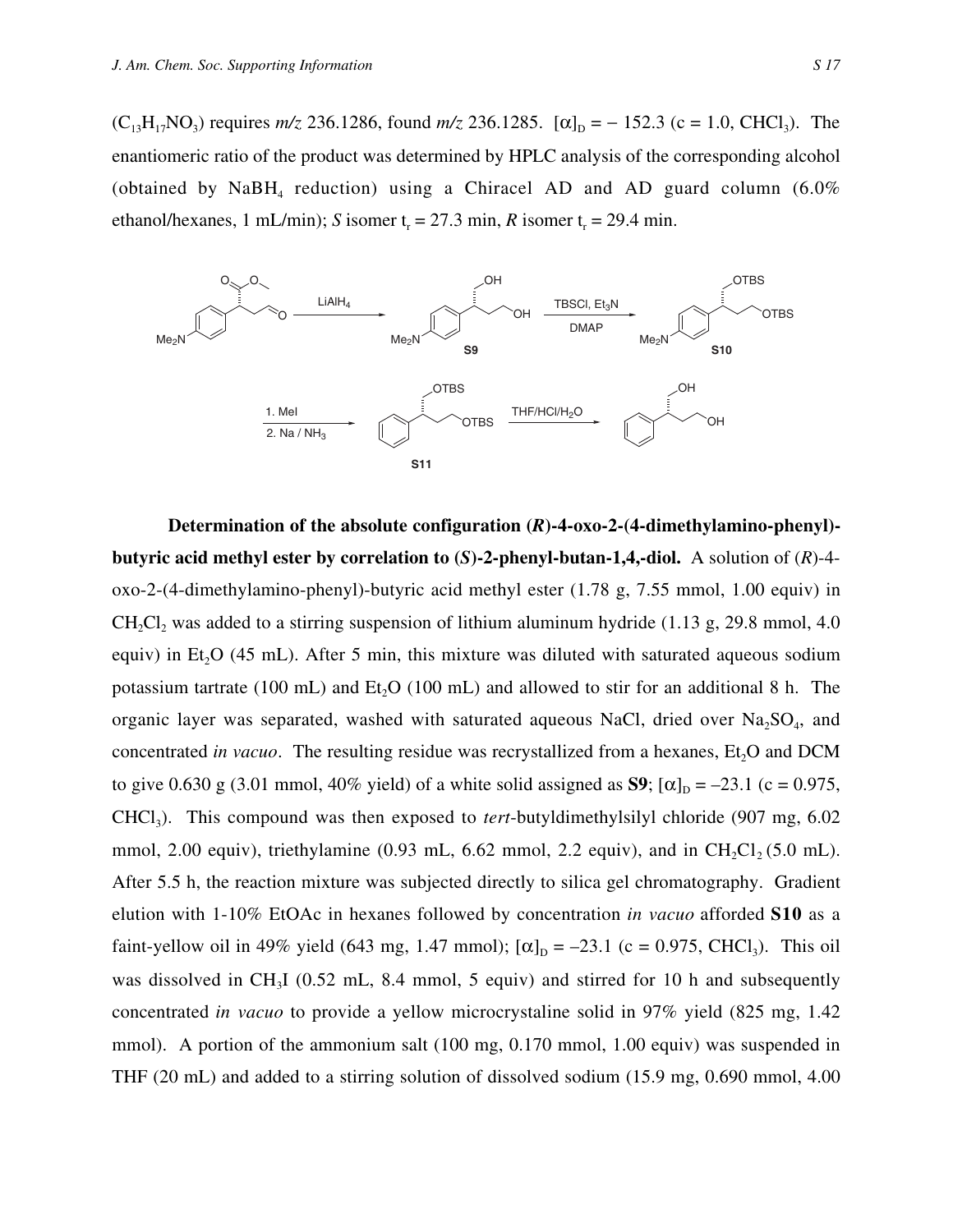equiv) in freshly condensed liquid ammonia (25 ml) at  $-78$  °C. After 30 min, the reaction mixture was quenched with excess methanol, diluted with ether (20 mL) and allowed to warm to ambient temperature. The ethereal solution was washed with aqueous HCl (1N) and saturated NaCl and subsequently dried over  $Na<sub>2</sub>SO<sub>4</sub>$ . This residue was purified by silica gel chromatography to afford 61.1 mg of **S11** (0.155 mmol, 91% yield);  $[\alpha]_D = -28.7$  (c = 1.01,  $CHCl<sub>3</sub>$ ). This compound was treated with aqueous HCl (4N, 1.0 mL) and THF (1.0 mL) and stirred at ambient temperature for  $16$  h. Dilution of the reaction mixture with CH<sub>2</sub>Cl<sub>2</sub> and saturated aqueous  $NaHCO<sub>3</sub>$  and subseqent separation, drying and concentration of the organic phase yielded a pale yellow oil. This compound was subjected to silica gel chromatography to afford 5.0 mg (30 µmol, 19% yield) of a substance that was spectroscopically identical in all respects to the known compound (*S*)-2-phenyl-butan-1,4,-diol.<sup>6</sup>  $[\alpha]_D$  (literature) = -13 (c = 3.0, CHCl<sub>3</sub>);  $[\alpha]_D$  (observed) = -29.8 (c = 0.50, CHCl<sub>3</sub>).

**(***R***)-4-Oxo-2-(4-dibenzylamino-phenyl)-butyric acid methyl ester (Table 2, entry 3).** To an amber 2-dram vial under an argon atmosphere and equipped with a magnetic stir bar was added (2*S*,5*S*)-5-benzyl-2-*tert*-butyl-3-methylimidazolidin-4-one (12.3 mg, 0.0500 mmol, 0.100 equiv), 4-oxobuteneoic acid methyl ester  $(57.1 \text{ mg}, 0.500 \text{ mmol}, 1.00 \text{ equiv})$ , CHCl<sub>3</sub>  $(0.5 \text{ ml})$ , HCl (as a 4N solution in 1,4-dioxane, 12.5 µL, 0.0500 mmol, 0.100 equiv), and N,Ndibenzylaniline (273 mg, 1.00 mmol, 2.00 equiv). The solution was stirred for 24 h at ambient temperature and subjected directly to silica gel chromatography. Gradient elution with 20-40% EtOAc in hexanes afforded the product as a colorless oil in  $65\%$  yield (126 mg, 0.325 mmol); 96% ee. IR (film) 3028, 2949, 2904, 2844, 2725, 1729, 1717, 1613, 1520, 1434, 1451, 1360, 1231, 1166, 956.2, 816.0, 733.7, 696.5 cm<sup>-1</sup>; <sup>1</sup>H NMR (300 MHz, CDCl<sub>3</sub>) δ 9.76 (s, 1H, CHO), 7.22-7.36 (m, 10H, ArH), 7.05 (d, *J* = 9.0 Hz, 2H, ArH), 6.68 (d, *J* = 8.7 Hz, 2H, ArH), 4.64 (s, 4H, ArCH2), 4.01 (dd, *J* = 4.7, 9.9 Hz, 1H, ArCH), 3.66 (s, 3H, OCH3), 3.33 (ddd, *J* = 0.9, 9.9, 18.7 Hz, 1H, CH<sub>2</sub>CO), 2.76 (ddd, J = 0.8, 4.7, 18.4 Hz, 1H, CH<sub>2</sub>CO); <sup>13</sup>C NMR (75 MHz, CDCl3) δ 200.2, 173.9, 148.8, 135.5, 128.9, 128.7, 127.2, 126.8, 125.4, 112.8, 54.6, 52.7, 47.8, 44.1. HRMS (CI) exact mass calcd for  $(C_{25}H_{25}NO_3)$  requires  $m/z$  387.1834, found  $m/z$  387.1834.  $[\alpha]_D = -91.2$  (c = 1.0, CHCl<sub>3</sub>). The enantiomeric ratio of the product was determined by HPLC analysis of the corresponding alcohol (obtained by  $N$ a $BH$ <sub>4</sub> reduction) using a Chiracel AD and

 <sup>6</sup> Krause, et al, *J. Organomet. Chem.* **1992**, *423*, 271-279.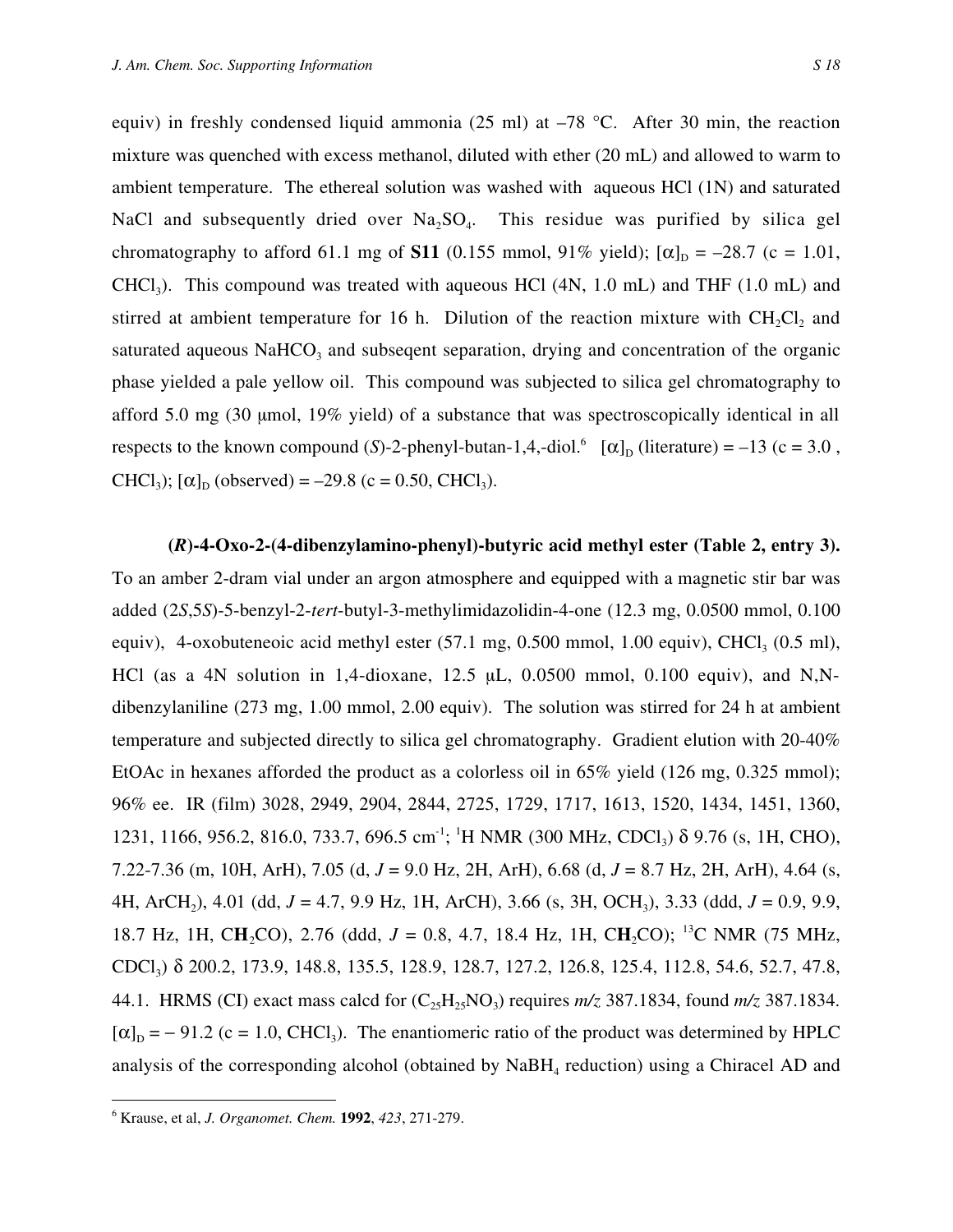AD guard column (6.0% ethanol/hexanes, 1 mL/min); *S* isomer  $t_r = 25.5$  min, *R* isomer  $t_r = 28.4$ min.



**Determination of the absolute configuration of (***R***)-4-oxo-2-(4-dibenzylaminophenyl)-butyric acid methyl ester by correlation to (***S***)-2-phenyl-butan-1,4,-diol.** A solution of (*R*)-4-oxo-2-(4-dibenzylamino-phenyl)-butyric acid methyl ester (848 mg, 2.19 mmol, 1.00 equiv) in CH<sub>2</sub>Cl<sub>2</sub> (2.5 mL) was added to a stirring suspension of lithium aluminumhydride (332) mg, 8.76 mmol, 4.00 equiv) in Et<sub>2</sub>O (15 mL). After 5 min, this mixture was diluted with saturated aqueous sodium potassium tartrate (100 mL) and  $Et<sub>o</sub>O$  (100 mL) and allowed to stir for an additional 8 h. The organic layer was separated, washed with saturated aqueous NaCl, dried over Na<sub>2</sub>SO<sub>4</sub>, and concentrated *in vacuo*. This residue was purified via silica gel chromatography (25-100% EtOAc in hexanes) to afford 418 mg of a white solid (1.16 mmol, 53% yield). This substance was exposed to benzoyl chloride (0.777 mL, 6.73 mmol, 2.2 equiv), triethylamine (0.944 mL, 6.73 mmol, 2.2 equiv), DMAP (50 mg) and  $CH_2Cl_2$  (15.0 mL) fo 24 h at which point the reaction mixture was subjected directly to silica gel chromatography (10-50% EtOAc in hexanes) to afford 556 mg (0.976, 84% yield) of a pale yellow solid assigned as **S12**. A portion of this material (512 mg, 0.900 mmol, 1.00 equiv) was dissolved in EtOAc (8.0 mL) exposed to a suspension of  $10\%$  Pd on carbon (51.3 mg) in MeOH (20 mL) under H<sub>2</sub> atmosphere. After 22h, the reaction mixture was filtered through Celite and concentrated *in vacuo*. The resulting residue was purified via silica gel chromatography to afford 323 mg (0.829 mmol, 94% yield) of a pale yellow solid;  $[\alpha]_D = -29.9$  (c = 1.92, CHCl<sub>3</sub>). A solution of compound  $(30.8 \text{ mg}, 79.1 \text{ µmol}, 1.00 \text{ equiv})$  in ethanol  $(4.3 \text{ mL})$  and AcOH  $(0.64 \text{ mL})$  was treated with NaNO<sub>2</sub> (71.0 mg, 1.02 mmol, in 0.64 mL H<sub>2</sub>O) and NaHSO<sub>3</sub> (107 mg, 1.02 mmol, in 0.64 mL H<sub>2</sub>O). After 3 h, the solution was extracted with CHCl<sub>3</sub> and the extracts were collectively washed with H<sub>2</sub>O and saturated aqueous NaCl and dried over Na<sub>2</sub>SO<sub>4</sub>. This solution was concentrated *in vacuo* and the resulting residue was treated with NaOH (100 mg, 2.50 mmol) and methanol (1.0 mL). After one hour, the reaction mixture was partitioned between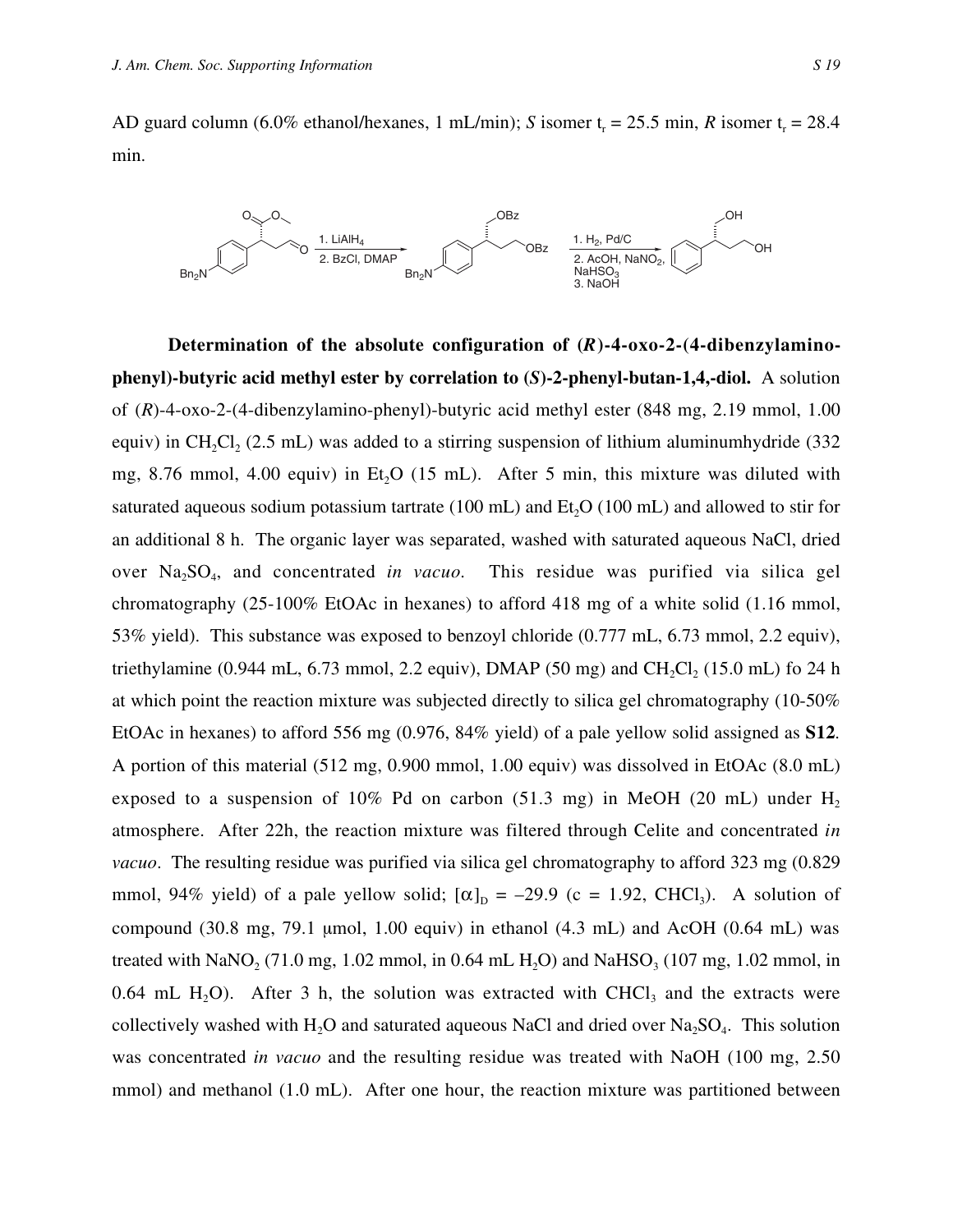CH<sub>2</sub>Cl<sub>2</sub> and H<sub>2</sub>O, the organic layer was dried over Na<sub>2</sub>SO<sub>4</sub> and concentrated *in vacuo*. The residue was subjected to silica gel chromatography (100% EtOAc) followed by concentration *in vacuo* to afford 4.1 mg (25 µmol, 31% yield from aniline) of a substance that was spectroscopically identical in all respects to the known compound (*S*)-2-phenyl-butan-1,4,-diol.<sup>6</sup>  $[\alpha]_D$  (literature) = –13 (c = 3.0, CHCl<sub>3</sub>);  $[\alpha]_D$  (observed) = –32.3 (c = 0.82, CHCl<sub>3</sub>).

**(***R***)-4-Oxo-2-(4-pyrrolidin-1-yl-phenyl)-butyric acid methyl ester (3) (Table 2, entries 4 & 5).** To an amber 2-dram vial equipped with a magnetic stir bar was added (2*S*,5*S*)-5 benzyl-2-*tert*-butyl-3-methylimidazolidin-4-one (12.3 mg, 0.0500 mmol, 0.100 equiv), 4 oxobuteneoic acid methyl ester  $(57.1 \text{ mg}, 0.500 \text{ mmol}, 1.00 \text{ equiv})$ , CHCl<sub>3</sub>  $(0.5 \text{ ml})$ , HCl (as a 4N solution in 1,4-dioxane, 12.5 µL, 0.0500 mmol, 0.100 equiv), and 1-phenylpyrrolidine (144 µL, 1.00 mmol, 2.00 equiv). The solution was stirred for 20 min at ambient temperature and subjected directly to silica gel chromatography. Gradient elution with 20-40% EtOAc in hexanes afforded the product as a white powder in 96% yield (126 mg, 0.480 mmol); 95% ee. IR (film) 2974, 2959, 2899, 2827, 2726, 1730, 1718, 1614, 1522, 1488, 1435, 1374, 1229, 1164, 1091, 814, 771, 531 cm<sup>-1</sup>; <sup>1</sup>H NMR (300 MHz, CDCl<sub>3</sub>) δ 9.75 (s, 1H, CHO), 7.12 (d, *J* = 8.8 Hz, 2H, ArH), 6.51 (d, *J* = 8.8 Hz, 2H, ArH), 4.02 (dd, *J* = 4.7, 9.6 Hz, 1H, ArCH), 3.65 (s, 3H, OCH3), 3.33 (dd,  $J = 9.9$ , 18.4 Hz, 1H, CH<sub>2</sub>CO), 3.28-3.23 (m, 4H, N(CH<sub>2</sub>)<sub>2</sub>), 2.76 (dd,  $J = 5.0$ , 18.4 Hz, 1H, CH<sub>2</sub>CO), 2.01-1.96 (m, 4H, CH<sub>2</sub>(CH<sub>2</sub>)<sub>2</sub>CH<sub>2</sub>); <sup>13</sup>C NMR (75 MHz, CDCl<sub>3</sub>) δ 200.5, 174.2, 147.6, 128.7, 124.1, 112.1, 52.5, 47.8, 47.7, 44.2, 25.7. HRMS (CI) exact mass calcd for  $(C_{15}H_{19}NO_3)$  requires  $m/z$  261.1443, found  $m/z$  262.1439.  $[\alpha]_D = -147.8$  (c = 1.0, CHCl<sub>3</sub>). The enantiomeric ratio of the product was determined by HPLC analysis of the corresponding alcohol (obtained by NaBH<sub>4</sub> reduction) using a Chiracel AD and AD guard column  $(10\%$ ethanol/hexanes, 1 mL/min); *S* isomer  $t_r = 20.9$  min, *R* isomer  $t_r = 24.4$  min. The same reaction conducted at –20 °C was complete after 8h and purified in identical fashion to give the product as a white powder in 97% yield (127 mg, 0.487 mmol); 97% ee. On a 50-mmol scale using 2 mol% amine and 2 mol% HCl at ambient temperature, the reaction afforded the product in 93% yield (12.21 g, 46.7 mmol); 91% ee. A recrystallization of this product from ethyl acetate provided 10.56 g (86% yield) of material in 96% ee.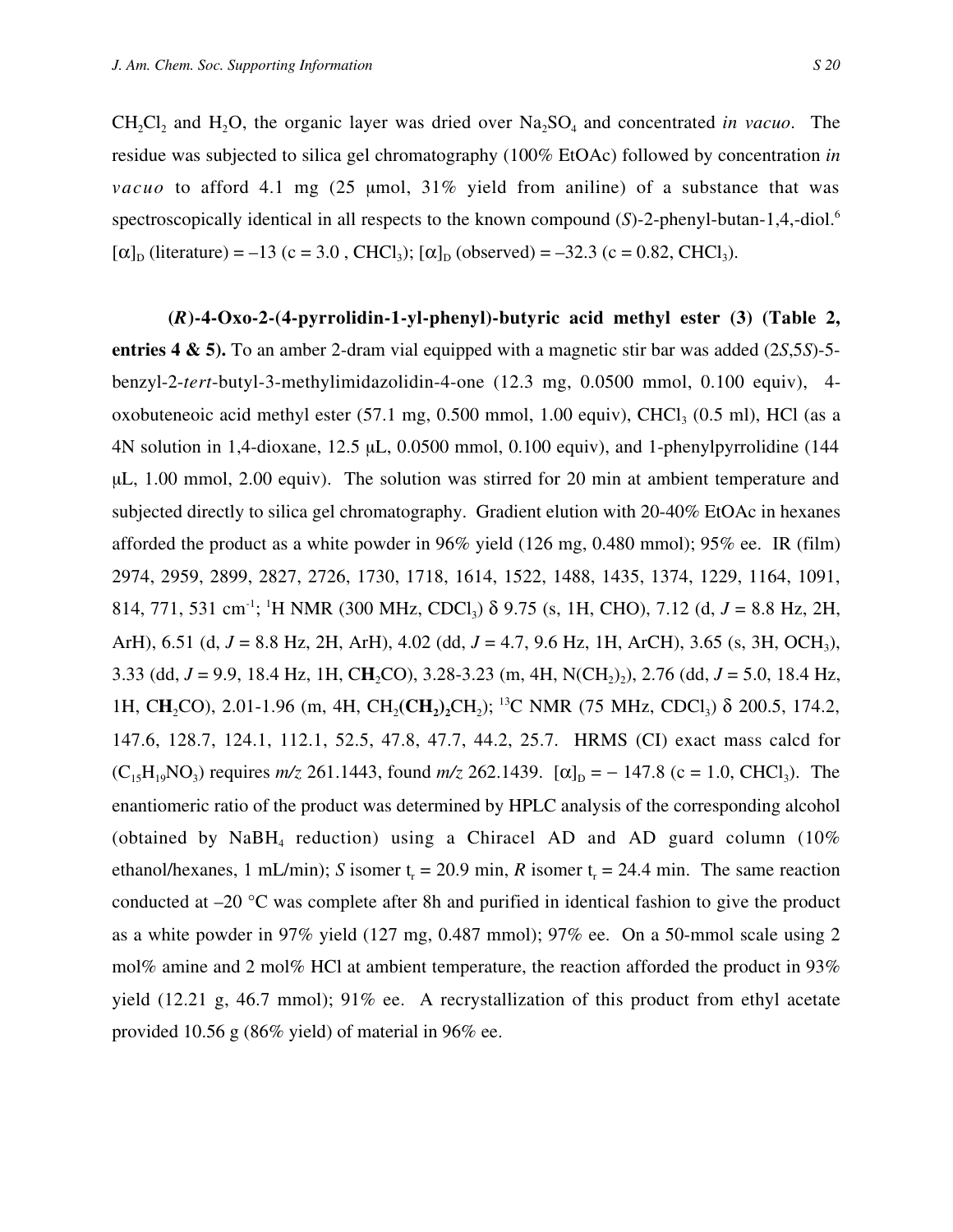

Determination of the absolute configuration of  $(R)$ -4-oxo-2- $(4$ -pyrrolidin-1-yl**phenyl)-butyric acid methyl ester by correlation to (***S***)-2-phenyl-butan-1,4,-diol bis-***tert***butyldimethylsilyl ether.** A solution of (*R*)-4-oxo-2-(4-pyrrolidin-1-yl-phenyl)-butyric acid methyl ester (2.23 g, 8.53 mmol, 1.00 equiv) in THF (15 mL) was added carefully to a stirring suspension of lithium aluminum hydride  $(1.27 \text{ g}, 33.5 \text{ mmol}, 4.0 \text{ equiv})$  in Et<sub>2</sub>O  $(45 \text{ mL})$ . After 5 min, this mixture was diluted with saturated aqueous sodium potassium tartrate (100 mL) and  $Et<sub>2</sub>O$  (100 mL) and allowed to stir for an additional 8 h. The organic layer was separated and the aqueous was extracted three times with  $CH_2Cl_2$ . The combined organics were washed with saturated aqueous NaCl, dried over  $Na<sub>2</sub>SO<sub>4</sub>$ , and concentrated *in vacuo*. The resulting residue was purified by silica gel chromatography (100% EtOAc) to afford 1.97 g (8.37 mmol, 98% yield) of a white solid assigned as **S17**;  $[\alpha]_D = -19.1$  (c = 1.03, CHCl<sub>3</sub>). This compound was then exposed to *tert*-butyldimethylsilyl chloride (2.83 g, 18.8 mmol, 2.20 equiv), triethylamine (2.63 mL, 18.8 mmol, 2.2 equiv), and CH<sub>2</sub>Cl<sub>2</sub> (20 mL). After 7.5 h, the reaction mixture was subjected directly to silica gel chromatography. Gradient elution with 10-20% EtOAc in hexanes followed by concentration *in vacuo* afforded 3.41 g (7.37 mmol, 86% yield) of a faint-yellow oil. A portion of this substance  $(1.17 \text{ g}, 2.53 \text{ mmol}, 1.00 \text{ equiv})$  was dissolved in CH<sub>3</sub>I  $(0.47 \text{ mL}, 7.6 \text{ m})$ mmol, 3.0 equiv) and stirred for 48 h and subsequently diluted with  $Et<sub>2</sub>O$  and filtered to provide 1.484 g of a yellow solid. A portion of the ammonium salt (128 mg, 0.200 mmol, 1.00 equiv) was suspended in THF (20 mL) and added to a stirring solution of dissolved sodium (18.4 mg, 0.800 mmol, 4.00 equiv) in freshly condensed liquid ammonia (25 ml) at –78 °C. After 30 min, the reaction mixture was quenched with excess methanol, diluted with ether (20 mL) and allowed to warm to ambient temperature. The ethereal solution was washed with aqueous HCl (1N) and saturated NaCl and subsequently dried over  $Na<sub>2</sub>SO<sub>4</sub>$ . This residue was purified by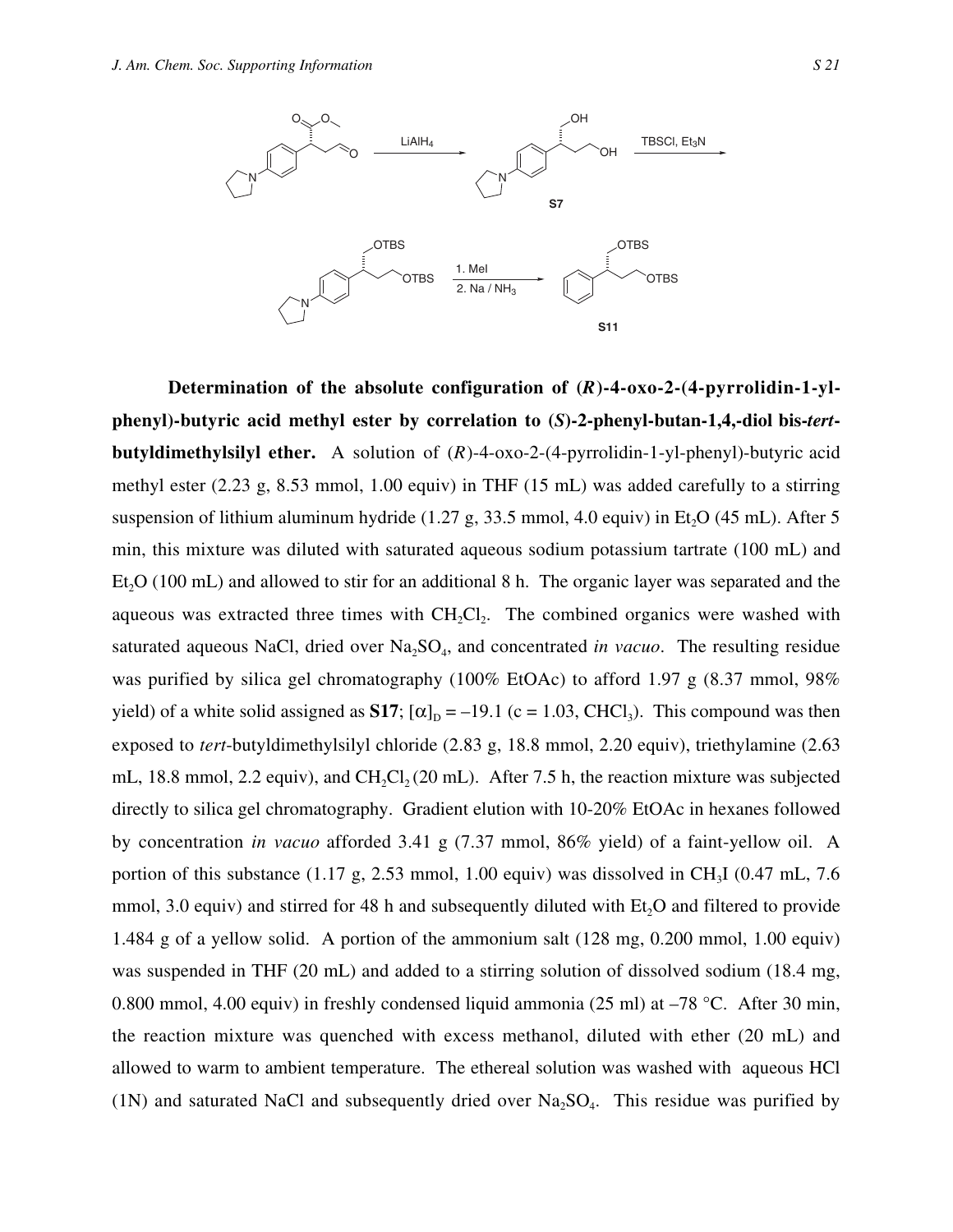silica gel chromatography to afford 52.0 mg of  $S11$  (0.132 mmol, 61% yield) that was spectroscopically identical in all respects to the **S11** generated above from (*R*)-4-oxo-2-(4 dimethylamino-phenyl)-butyric acid methyl ester.  $[\alpha]_D$  (reference) = -22.0 (c = 1.08, CHCl<sub>3</sub>);  $[\alpha]_D$  (observered) = -22.8 (c = 0.92, CHCl<sub>3</sub>).

**(***R***)-4-Oxo-2-(6-pyrrolidin-1-yl-biphenyl-3-yl)-butyric acid methyl ester (Table 2, entry 6).** To an amber 2-dram vial equipped with a magnetic stir bar was added (2*S*,5*S*)-5 benzyl-2-*tert*-butyl-3-methylimidazolidin-4-one (12.3 mg, 0.0500 mmol, 0.100 equiv), 4 oxobuteneoic acid methyl ester  $(57.1 \text{ mg}, 0.500 \text{ mmol}, 1.00 \text{ equiv})$ , CHCl<sub>3</sub>  $(0.500 \text{ ml})$ , HCl (as a 4N solution in 1,4-dioxane, 12.5 µL, 0.0500 mmol, 0.100 equiv), and 2-(pyrrolidin-1-yl) biphenyl (223 mg, 1.00 mmol, 2.00 equiv). The solution was stirred for 12 h at ambient temperature and subjected directly to silica gel chromatography. Gradient elution with 10-40% EtOAc in hexanes afforded the product as a white powder in 94% yield (158.4 mg, 0.469 mmol); 99% ee. IR (film) 2949, 2871, 2820, 2721, 1734, 1719, 1606, 1505, 1482, 1354, 1329, 1229, 1164, 769.9, 701.1 cm<sup>-1</sup>; <sup>1</sup>H NMR (300 MHz, CDCl<sub>3</sub>)  $\delta$  9.78 (s, 1H, CHO), 7.44-7.24 (m, 5H, ArH), 7.13 (dd, *J* = 2.5, 8.5 Hz, 1H, ArH), 7.05 (d, *J* = 2.2 Hz, 1H, ArH), 6.82 (d, *J* = 8.2 Hz, 1H, ArH), 4.07 (dd, *J* = 4.7, 9.9 Hz, 1H, ArCH), 3.67 (s, 3H, OCH3), 3.38 (dd, *J* = 9.9, 18.4 Hz, 1H, CH<sub>2</sub>CO), 2.94 (m, 4H, N(CH<sub>2</sub>)<sub>2</sub>), 2.81 (dd, *J* = 4.7, 18.4 Hz, 1H, CH<sub>2</sub>CO), 1.79-1.72 (m, 4H, CH<sub>2</sub>(CH<sub>2</sub>)<sub>2</sub>CH<sub>2</sub>); <sup>13</sup>C NMR (75 MHz, CDCl<sub>3</sub>) δ 200.1, 173.9, 147.5, 142.9, 131.8, 130.3, 129.3, 128.1, 127.1, 126.7, 126.5, 114.9, 52.7, 51.3, 47.8, 44.3, 25.8. HRMS (CI) exact mass calcd for  $(C_{21}H_{23}NO_3)$  requires  $m/z$  337.1679, found  $m/z$  337.1678.  $[\alpha]_D = -110.1$  (c = 1.0, CHCl<sub>3</sub>). The enantiomeric ratio of the product was determined by HPLC analysis of the corresponding alcohol (obtained by NaBH<sub>4</sub> reduction) using a Chiracel AD and AD guard column  $(10\%$ ethanol/hexanes, 1 mL/min); *S* isomer  $t_r = 13.9$  min, *R* isomer  $t_r = 16.5$  min.

**(***R***)-2-(1-Methyl-2,3-dihydro-1***H***-indol-5-yl)-4-oxobutyric acid methyl ester (Table 2, entries 7 & 8).** To a 2-dram vial equipped with a magnetic stir bar was added (2*S*, 5*S*)-5-benzyl-2-*tert*-butyl-3-methylimidazolidin-4-one (12.3 mg, 0.050 mmol, 0.100 equiv), 4-oxobuteneoic acid methyl ester  $(57.1 \text{ mg}, 0.500 \text{ mmol}, 1.00 \text{ equiv})$ , CHCl<sub>3</sub>  $(0.500 \text{ ml})$ , and HCl (as a 4N solution in 1,4-dioxane, 12.5 µL, 0.050 mmol, 0.100 equiv). The reaction vessel was cooled to  $-20$  °C before the addition of 1-methylindoline (133 µL, 1.00 mmol, 2.00 equiv). The solution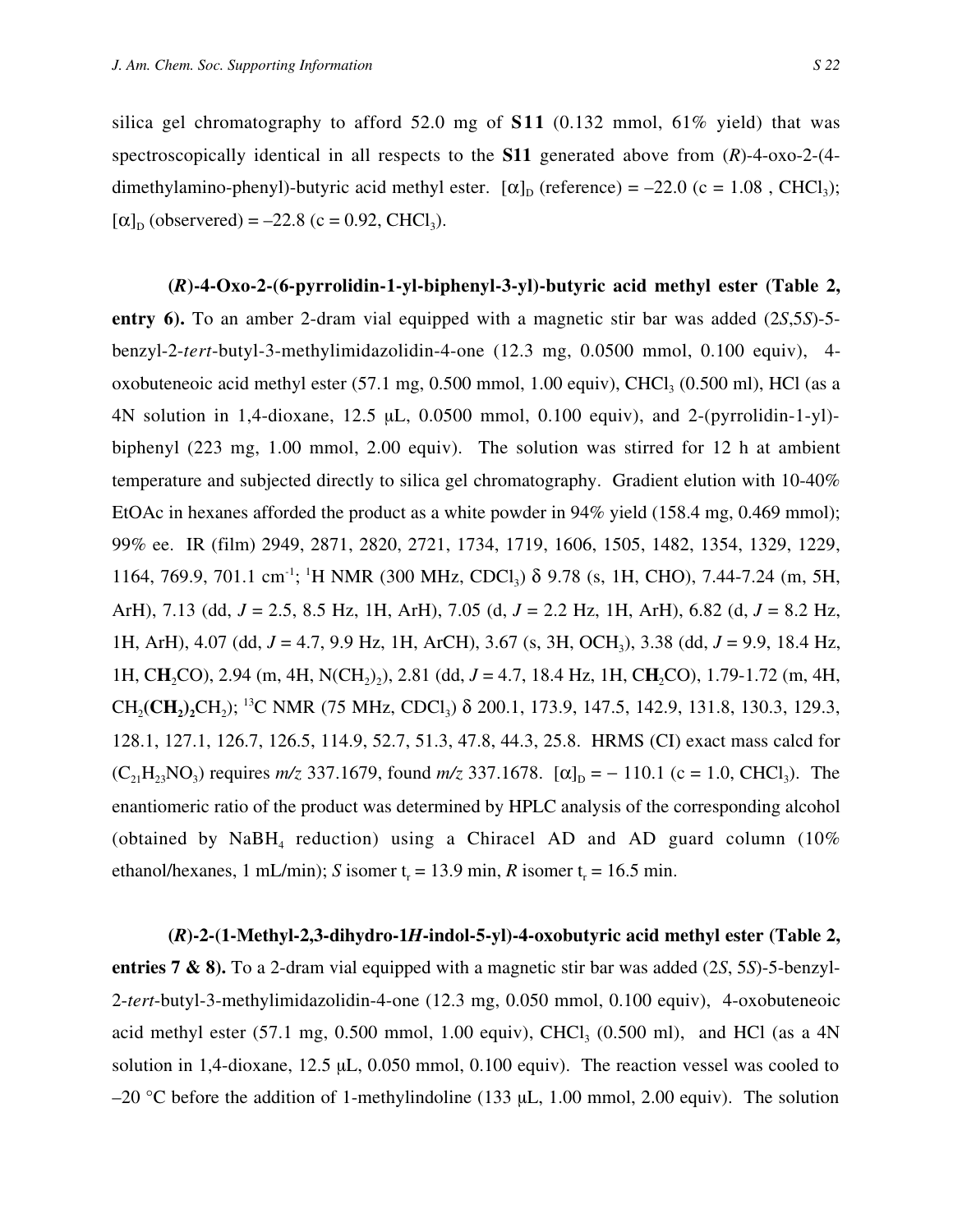was stirred for 8 h at  $-20$  °C and then subjected directly to silica gel chromatography. Gradient elution with 20-40% EtOAc in hexanes afforded the product as a colorless oil in 94% yield (116.6 mg, 0.471 mmol); 98% ee. IR (film) 2952, 2923, 2847, 2812, 2728, 1732, 1616, 1499, 1436, 1381, 1276, 1232, 1170, 1086, 1045, 988.7, 815.8, 585.2. cm<sup>-1</sup>; <sup>1</sup>H NMR (300 MHz, CDCl3) δ 9.76 (s, 1H, CHO), 6.97 (s, 1H, ArH), 6.94 (d, *J* = 8.0 Hz, 1H, ArH), 6.39 (d, J = 8.0 Hz, 1H, ArH), 4.00 (dd, *J* = 4.7, 9.7 Hz, 1H, ArCH), 3.66 (s, 3H, OCH3), 3.32 (ddd, *J* = 0.8, 9.9, 15.7 Hz, 1H, CH<sub>2</sub>CO), 3.29 (t,  $J = 8.2$  Hz, 2H, NCH<sub>2</sub>), 2.91 (t,  $J = 8.2$  Hz, 2H, ArCH<sub>2</sub>), 2.75 (ddd,  $J = 0.6$ , 4.9, 18.3 Hz, 1H, CH<sub>2</sub>CO), 2.73 (s, 3H, NCH<sub>3</sub>); <sup>13</sup>C NMR (75 MHz, CDCl<sub>3</sub>)  $\delta$ 200.4, 174.2, 153.2, 131.4, 127.1, 126.7, 123.8, 107.3, 56.3, 52.6, 47.9, 44.5, 36.3, 28.8. . HRMS (CI) exact mass calcd for  $(C_{14}H_{17}NO_3)$  requires  $m/z$  248.1286 for [M+H]<sup>+</sup>, found  $m/z$ 248.1282.  $[\alpha]_D = -128.9$  (c = 1.0, CHCl<sub>3</sub>). The enantiomeric ratio of the product was determined by HPLC analysis of the corresponding alcohol (obtained by  $N_aBH_a$  reduction in ethanol at 0 °C) using a Chiracel AD and AD guard column (10% ethanol/hexanes, 1 mL/min); *S* isomer  $t_r = 13.9$  min, *R* isomer  $t_r = 16.5$  min. The same reaction conducted on 0.25–mmol scale at ambient temperature over 20 min and purified in identical fashion afforded the product in 93% yield (57.5 mg, 0.233 mmol) and 93% ee.

**(***R***)-2-(4-Dimethylaminonaphthalen-1-yl)-4-oxobutyric acid methyl ester (Table 2, entry 9).** To an amber 2-dram vial under an argon atmosphere and equipped with a magnetic stir bar was added (2*S*,5*S*)-5-benzyl-2-*tert*-butyl-3-methylimidazolidin-4-one (6.1 mg, 0.025 mmol, 0.10 equiv), 4-oxobuteneoic acid methyl ester  $(28.5 \text{ mg}, 0.250 \text{ mmol}, 1.00 \text{ equiv})$ , CHCl<sub>3</sub>  $(0.25 \text{ mmol}, 1.00 \text{ equiv})$ ml), HCl (as a 4N solution in 1,4-dioxane, 6.2 µL, 0.025 mmol, 0.10 equiv), and *N,N*-dimethyl-1-naphthylamine (82.0 µL, 0.500 mmol, 2.00 equiv). The solution was stirred for 36 h at ambient temperature and subjected directly to silica gel chromatography. Gradient elution with 20-40% EtOAc in hexanes afforded the product as a colorless oil in 89% yield (63.8 mg, 0.224 mmol); 93% ee. IR (film) 2940, 2832, 2783, 2724, 1731, 1582, 1455, 1436, 1391, 1214, 1185, 1087, 1043, 767.9 cm<sup>-1</sup>; <sup>1</sup>H NMR (300 MHz, CDCl<sub>3</sub>) δ 9.84 (s, 1H, CHO), 8.29-8.34 (m, 1H, ArH), 7.99-8.04 (m, 1H, ArH), 748-7.58 (m, 2H, ArH), 7.28 (d, *J* = 8.0 Hz, 1H, ArH), 7.02 (d, *J* = 7.7 Hz, 2H, ArH), 4.91 (dd, *J* = 5.2, 9.9 Hz, 1H, ArCH), 3.68 (s, 3H, OCH3), 3.54 (dd, *J* = 9.9, 18.7 Hz, 1H, CH<sub>2</sub>CO), 2.89 (s, 6H, N(CH<sub>3</sub>)<sub>2</sub>), 2.86 (dd, *J* = 4.2, 18.6 Hz, 1H, CH<sub>2</sub>CO); <sup>13</sup>C NMR  $(75 \text{ MHz}, \text{CDCl}_3)$  δ 200.0, 174.1, 151.0, 132.3, 129.5, 128.5, 126.7, 125.5, 125.4, 125.3, 1234,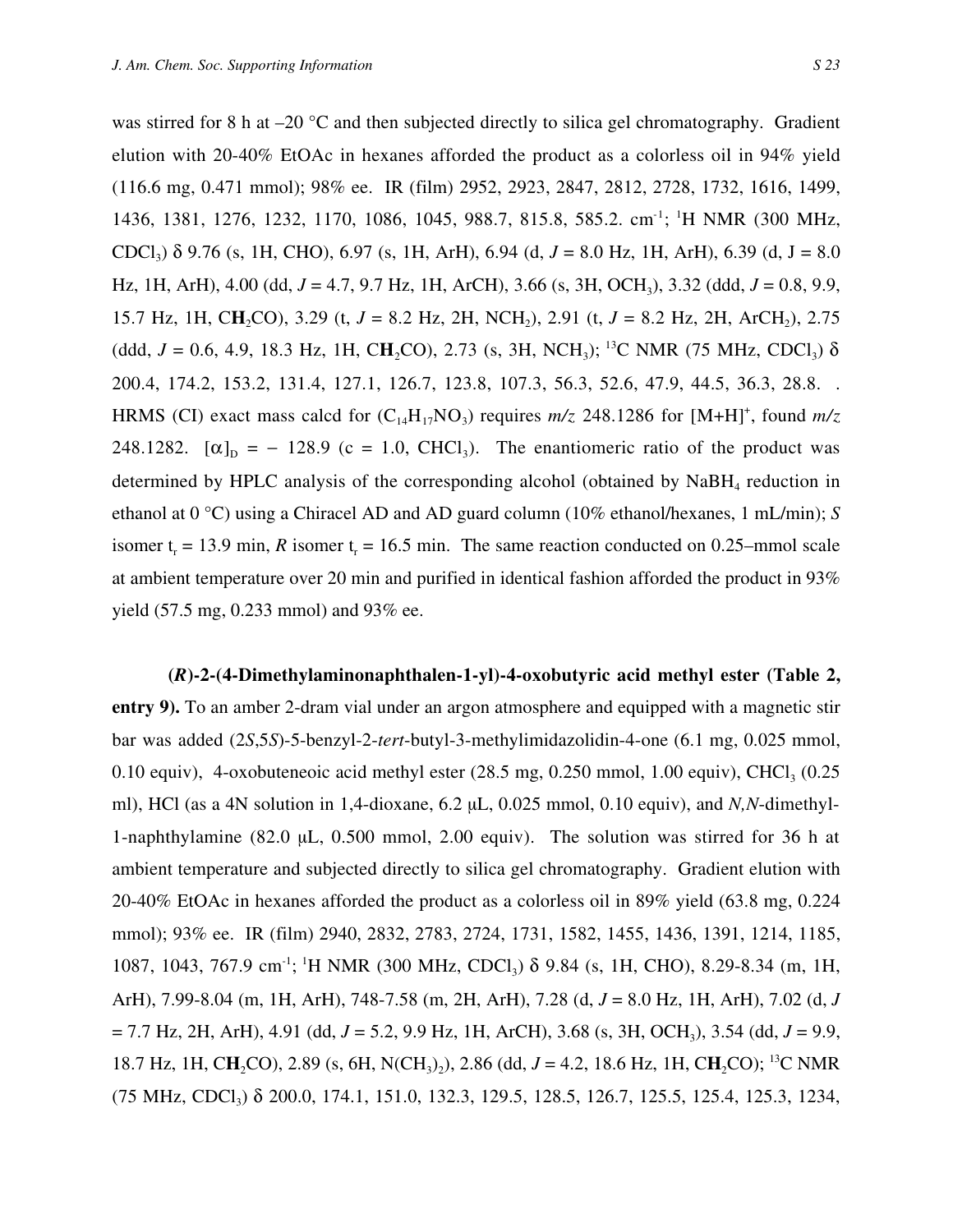113.9, 52.8, 47.4, 45.5, 40.7. HRMS (CI) exact mass calcd for  $(C_{17}H_{19}NO_3)$  requires  $m/z$ 285.1365, found  $m/z$  285.1365.  $[\alpha]_D = -200.7$  (c = 1.0, CHCl<sub>3</sub>). The enantiomeric ratio of the product was determined by HPLC analysis of the corresponding alcohol (obtained by  $N_{a}BH_{a}$ reduction) using a Chiracel AD and AD guard column (10% ethanol/hexanes, 1 mL/min); *S* isomer  $t_r = 14.9$  min, *R* isomer  $t_r = 16.9$  min.

**(***R***)- 2-(4-Dimethylamino-2-methylphenyl)-4-oxobutyric acid methyl ester (Table 2, entry 10).** To an amber 2-dram vial equipped with a magnetic stir bar was added (2*S*, 5*S*)-5 benzyl-2-*tert*-butyl-3-methylimidazolidin-4-one (24.6 mg, 0.100 mmol, 0.200 equiv), 4 oxobuteneoic acid methyl ester  $(57.1 \text{ mg}, 0.500 \text{ mmol}, 1.00 \text{ equiv})$ , CHCl<sub>3</sub>  $(0.5 \text{ ml})$ , HCl (as a 4N solution in 1,4-dioxane, 25.0 µL, 0.100 mmol, 0.200 equiv), and *N,N*-dimethyl-*m*-toluidine (145 µL, 1.00 mmol, 2.00 equiv). The solution was stirred for 10 h at  $-10$  °C temperature and subjected directly to silica gel chromatography. Gradient elution with 20-40% EtOAc in hexanes afforded the product as a colorless oil in 89% yield (112 mg, 0.447 mmol); 84% ee. IR (film) 2949, 2892, 2846, 2797, 2731, 1732, 1723, 1611, 1565, 1513, 1482, 1435, 1354, 1295, 1218, 1169, 1109, 1013, 968.6, 902.1, 840.9, 805.6 cm<sup>-1</sup>; <sup>1</sup>H NMR (300 MHz, CDCl<sub>3</sub>) δ 9.79 (s, 1H, CHO), 7.04 (dd, *J* = 2.4, 7.0 Hz, 1H, ArH), 6.55 (dd, *J* = 2.7, 7.5 Hz, 1H, ArH), 6.54 (s, 1H, ArH), 4.31 (dd, *J* = 5.4, 9.9 Hz, 1H, ArCH), 3.65 (s, 3H, OCH3), 3.35 (ddd, *J* = 0.8, 9.9, 18.7 Hz, 1H, CH<sub>2</sub>CO), 2.92 (s, 6H, N(CH<sub>3</sub>)<sub>2</sub>), 2.70 (dd, *J* = 0.6, 4.4, 18.4 Hz, 1H, CH<sub>2</sub>CO); <sup>13</sup>C NMR (75 MHz, CDCl<sub>3</sub>) δ 200.3, 174.3, 149.9, 136.8, 127.7, 124.1, 114.7, 110.9, 52.6, 47.4, 40.8, 40.1, 20.7. HRMS (CI) exact mass calcd for  $(C_{14}H_{19}NO_3)$  requires  $m/z$  250.1443 for [M+H]<sup>+</sup>, found  $m/z$  250.1446.  $[\alpha]_D = -129.8$  (c = 1.14, CHCl<sub>3</sub>). The enantiomeric ratio of the product was determined by HPLC analysis of the corresponding alcohol (obtained by  $N$ aBH<sub>4</sub> reduction) using a Chiracel AD and AD guard column  $(6.0\%$  ethanol/hexanes, 1 mL/min); *S* isomer t<sub>r</sub> = 13.8 min, *R* isomer  $t_r = 15.4$  min.

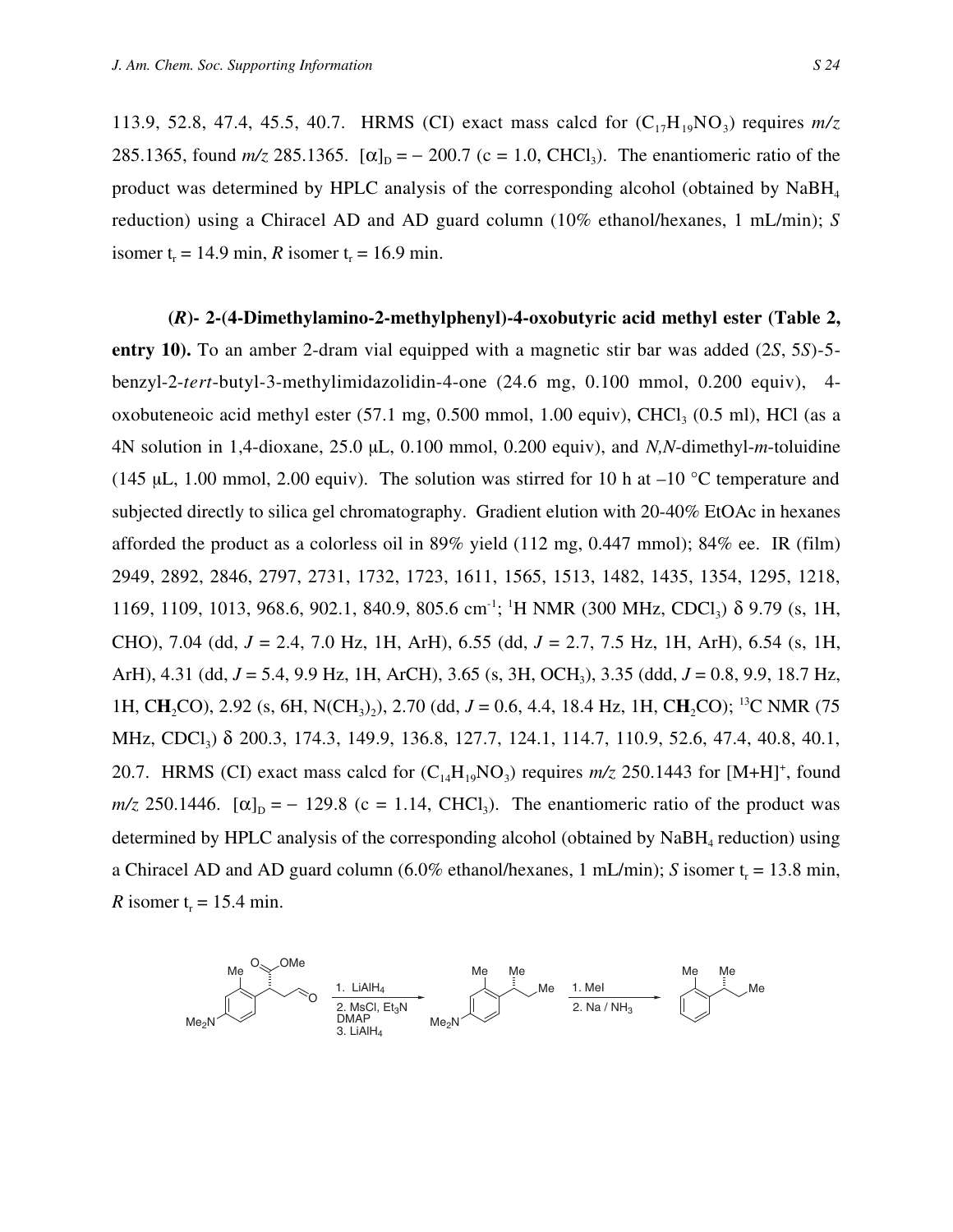**Determination of the absolute configuration of (***R***)-4-oxo-2-(4-dimethylamino-2 methylphenyl)-butyric acid methyl ester by correlation to (***R***)-***o***-***sec***-butyl-toluene.** A solution of (*R*)-4-oxo-2-(4-dimethylamino-2-methylphenyl)-butyric acid methyl ester (499 mg, 2.00 mmol, 1.00 equiv) in CH<sub>2</sub>Cl<sub>2</sub> (2.0 mL) was added carefully to a stirring suspension of lithium aluminumhydride (304 mg, 8.00 mmol, 4.00 equiv) in Et<sub>0</sub>O (50 mL). After 5 min, this mixture was diluted with saturated aqueous sodium potassium tartrate  $(100 \text{ mL})$  and Et<sub>2</sub>O  $(100 \text{ Hz})$ mL) and allowed to stir for an additional 8 h. The organic layer was separated and the aqueous was extracted three times with  $CH_2Cl_2$ . The combined organics were washed with saturated aqueous NaCl, dried over Na<sub>2</sub>SO<sub>4</sub>, and concentrated *in vacuo*. The resulting residue was purified by silica gel chromatography to afford 0.224 g (1.00 mmol, 50% yield) of a pale yellow oil. This substance was treated with methanesulfonyl chloride (0.232 mL, 3.00 mmol, 3.00 equiv), triethylamine (0.42 mL, 3.0 mmol, 3.0 equiv), and DMAP (24 mg) in  $CH_2Cl_2(3 \text{ mL})$ . After 2 h, the resulting solution was carefully added to a stirring suspension of lithium aluminumhydride (108 mg, 2.84 mmol, 5.0 equiv) in THF (10 mL) at 0  $^{\circ}$ C. The reaction was allowed to warm to ambient temperature and after 6 h, this mixture was diluted with saturated aqueous sodium potassium tartrate (50 mL) and  $Et<sub>2</sub>O$  (50 mL) and allowed to stir for an additional 3 h. The organic layer was separated, washed with saturated aqueous NaCl, dried over  $Na<sub>2</sub>SO<sub>4</sub>$ , and concentrated *in vacuo*. The residue was dissolved in an excess of CH<sub>3</sub>I (1.0 mL) and stirred for 4 h. The resulting mixture was then concentrated *in vacuo* and then dissolved in freshly condensed liquid ammonia (50 ml) at  $-78$  °C and treated with sodium (72 mg, 3.0 mmol, 3.0 equiv). Three min later, the reaction mixture was quenched with excess methanol, diluted with ether (50 mL) and allowed to warm to ambient temperature. The resulting residue was purified via silica gel chromatography (1% Et<sub>2</sub>O in CH<sub>2</sub>Cl<sub>2</sub>) to afford 16.1 mg of a colorless oil that was spectroscopically identical in all respects to the known compound.<sup>7</sup> [ $\alpha$ ]<sub>D</sub> (literature) = + 28.6 (c = 1.0, CHCl<sub>3</sub>);  $[\alpha]_D$  (observerd) = -12.3 (c = 0.760, CHCl<sub>3</sub>), the opposite sign of the rotation indicating that we had produced the enantiomer of the known compound.

**(***R***)-4-Oxo-2-(4-dimethylamino-2-methoxyphenyl)-butyric acid methyl ester (Table 2, entries 11 & 12).** To an amber 2-dram vial equipped with a magnetic stir bar was added (2*S*, 5*S*)-5-benzyl-2-*tert*-butyl-3-methylimidazolidin-4-one (6.13 mg, 0.0250 mmol, 0.100 equiv), 4-

 $\frac{1}{7}$ Consiglio, et. al. *Tetrahedron* **1983**, 2699-2708.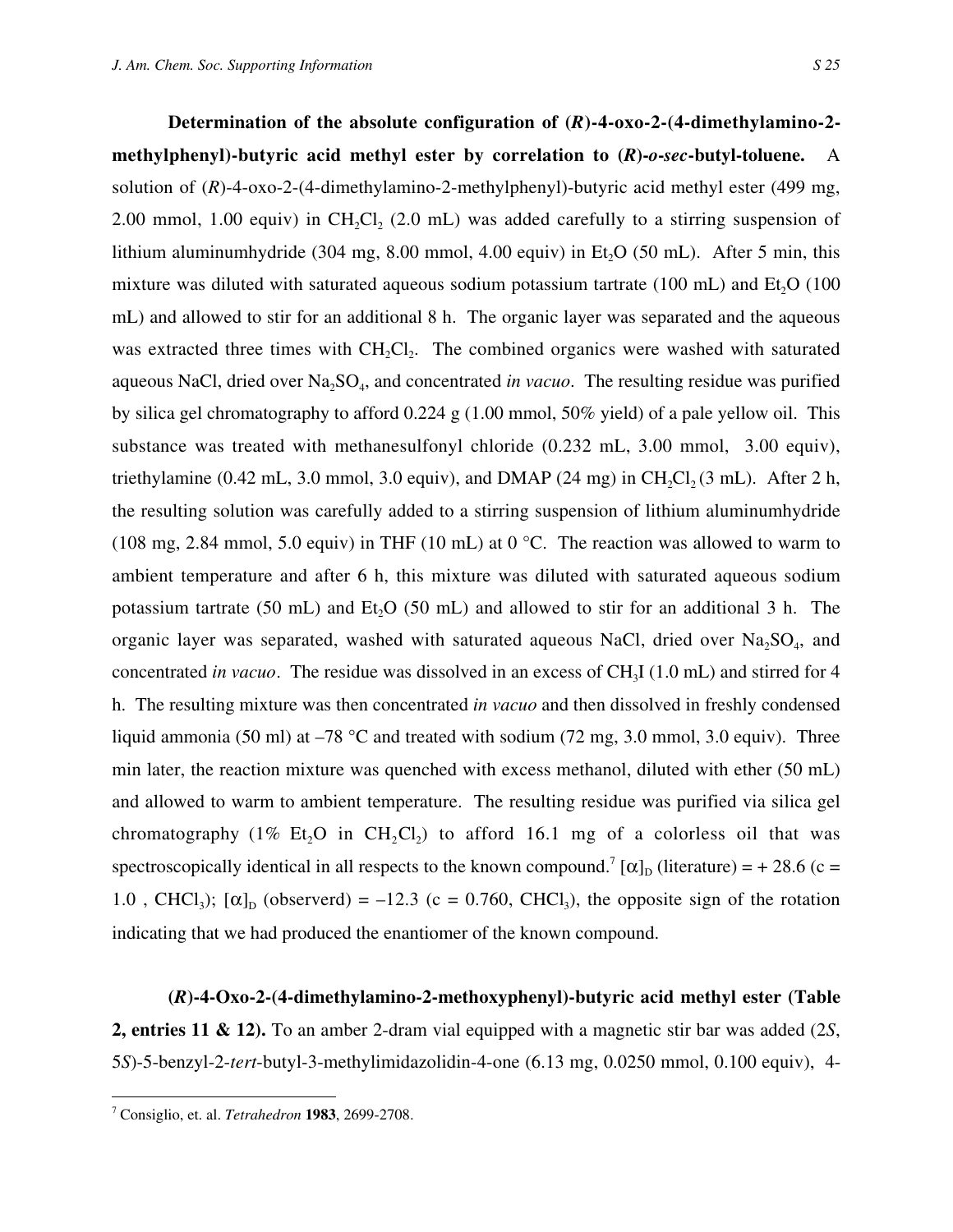oxobuteneoic acid methyl ester  $(28.5 \text{ mg}, 0.250 \text{ mmol}, 1.00 \text{ equiv})$ , CHCl<sub>3</sub>  $(0.25 \text{ ml})$ , HCl (as a 4N solution in 1,4-dioxane, 6.25 µL, 0.0250 mmol, 0.100 equiv), and 3-dimethylamino-anisole (44 µL, 0.30 mmol, 1.2 equiv). The solution was stirred for 5 min at ambient temperature and subjected directly to silica gel chromatography. Gradient elution with 20-40% EtOAc in hexanes afforded the product as a colorless oil in 73% yield (48.2 mg, 0.182 mmol); 91% ee. IR (film) 2950, 2903, 2838, 2727, 1730, 1616, 1569, 1519, 1462, 1440, 1356, 1242, 1171, 1114, 1033, 979.4, 814.6, 642.5 cm-1; 1 H NMR (300 MHz, CDCl3) δ 9.77 (t, *J* = 1.1 Hz, 1H, CHO), 6.99 (d, *J* = 8.2 Hz, 1H, ArH), 6.27 (dd, J = 2.5, 8.5 Hz, 1H, ArH), 6.22 (d, *J* = 2.5 Hz, 1H, ArH), 4.38 (dd, *J* = 5.2, 9.1 Hz, 1H, ArCH), 3.81 (s, 3H, ArOCH<sub>3</sub>), 3.66 (s, 3H, CO<sub>2</sub>CH<sub>3</sub>), 3.52 (ddd, *J* = 1.4, 9.1, 18.1 Hz, 1H, CH<sub>2</sub>CO), 2.94 (s, 6H, N(CH<sub>3</sub>)<sub>2</sub>), 2.67 (ddd, *J* = 0.8, 4.9, 17.8 Hz, 1H, CH<sub>2</sub>CO); <sup>13</sup>C NMR (75 MHz, CDCl<sub>3</sub>) δ 201.0, 174.4, 157.5, 151.5, 129.3, 114.6, 104.9, 96.2, 55.6, 52.5, 46.7, 40.9, 39.2. HRMS (CI) exact mass calcd for  $(C_{21}H_{23}NO_3)$  requires  $m/z$  266.1392 for [M+H]<sup>+</sup>, found  $m/z$  266.1387.  $[\alpha]_D = -149.0$  (c = 1.0, CHCl<sub>3</sub>). The enantiomeric ratio of the product was determined by HPLC analysis of the corresponding alcohol (obtained by  $N_aBH_a$  reduction in ethanol at  $0^{\circ}$ C) using a Chiracel AD and AD guard column (6.0% ethanol/hexanes, 1 mL/min); *S* isomer t<sub>r</sub> = 26.0 min, *R* isomer t<sub>r</sub> = 27.8 min. The same reaction conducted at –20 °C on 0.5–mmol scale was complete after 8h and purified in identical fashion to give the product in 90% yield (119 mg, 0.448 mmol) and 92% ee.

**(***R***)-4-Oxo-2-(4-dimethylamino-2-methylthio-phenyl)-butyric acid methyl ester (Table 2, entry 13).** To a 2-dram vial equipped with a magnetic stir bar was added (2*S*,5*S*)-5 benzyl-2-*tert*-butyl-3-methylimidazolidin-4-one (24.6 mg, 0.100 mmol, 0.100 equiv), 4 oxobuteneoic acid methyl ester  $(114.1 \text{ mg}, 1.00 \text{ mmol}, 1.00 \text{ equiv})$ , CHCl<sub>3</sub>  $(1.00 \text{ ml})$ , and HCl (as a 4N solution in 1,4-dioxane, 25.0 µL, 0.100 mmol, 0.100 equiv). The reaction vessel was cooled to –20 °C before the addition of 3-dimethylamino-thioanisole (334 mg, 2.00 mmol, 2.00 equiv). The solution was stirred for 20 h at  $-20$  °C and then subjected directly to silica gel chromatography. Gradient elution with 20-40% EtOAc in hexanes afforded the product as a colorless oil in 92% yield (258.6 mg, 0.920 mmol); 91% ee. IR (film) 2950, 2913, 2845, 2711, 1730, 1600, 1554, 1502, 1437, 1353, 1227, 1170, 958.2 cm<sup>-1</sup>; <sup>1</sup>H NMR (300 MHz, CDCl<sub>3</sub>) δ 9.75 (s, 1H, CHO), 7.02 (d, *J* = 8.5 Hz, 1H, ArH), 6.66 (d, *J* = 2.5 Hz, 1H, ArH), 6.53 (dd, J = 2.8, 8.8 Hz, 1H, ArH), 4.66 (dd, *J* = 4.4, 9.6 Hz, 1H, ArCH), 3.66 (s, 3H, OCH3), 3.25 (ddd, *J* = 1.1, 9.6,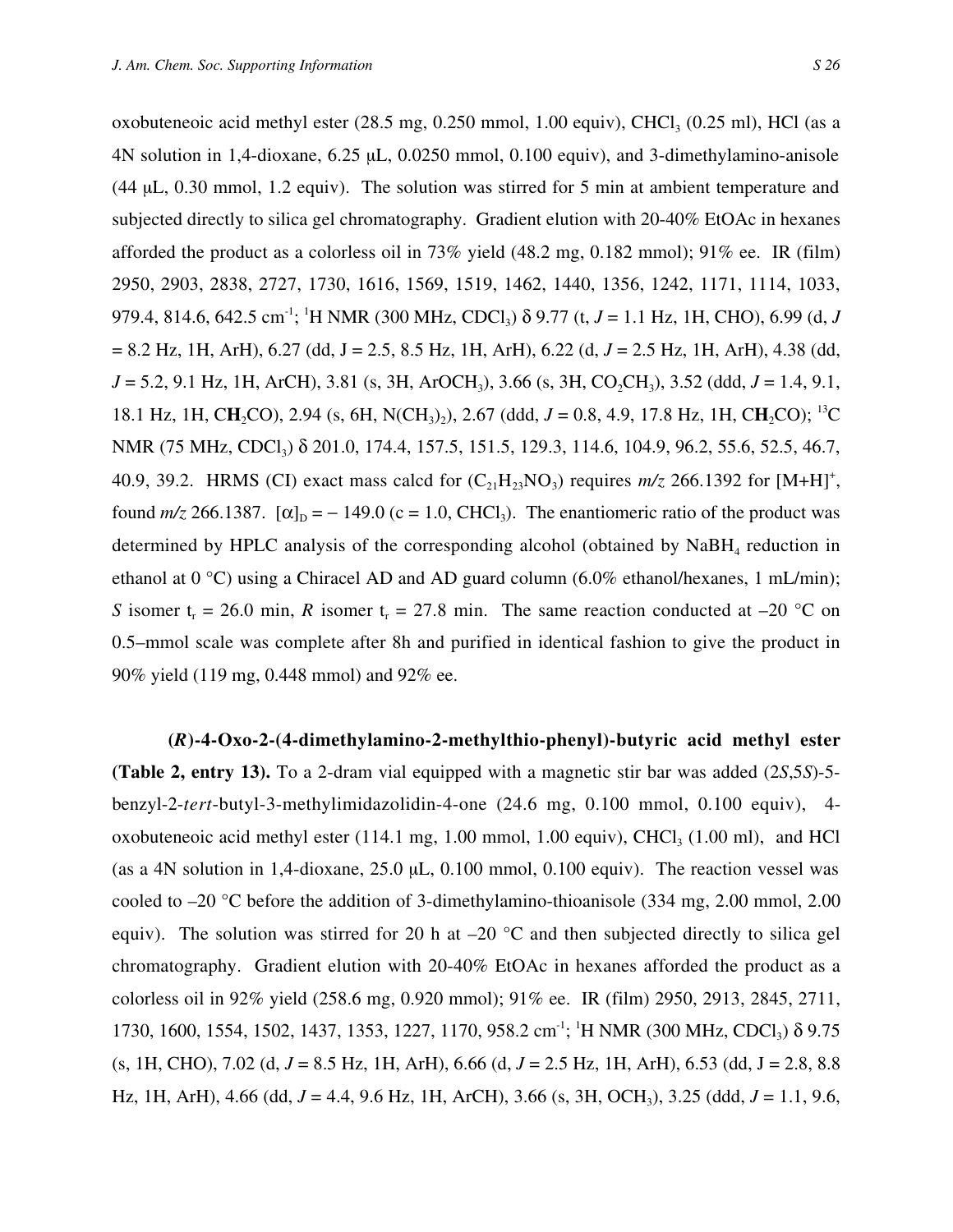18.1 Hz, 1H, CH<sub>2</sub>CO), 2.94 (s, 6H, N(CH<sub>3</sub>)<sub>2</sub>), 2.70 (ddd, *J* = 0.8, 4.7, 18.1 Hz, 1H, CH<sub>2</sub>CO), 2.47  $(S, 3H, SCH<sub>3</sub>)$ ; <sup>13</sup>C NMR (75 MHz, CDCl<sub>3</sub>)  $\delta$  200.0, 173.8, 150.1, 137.3, 128.0, 124.7, 112.3, 110.8, 52.4, 47.1, 41.0, 40.5, 17.6. HRMS (CI) exact mass calcd for  $(C_{14}H_{19}NO_3S)$  requires  $m/z$ 281.1086, found  $m/z$  281.1086.  $[\alpha]_D = -130.1$  (c = 1.0, CHCl<sub>3</sub>). The enantiomeric ratio of the product was determined by HPLC analysis of the corresponding alcohol (obtained by NaBH<sub>4</sub> reduction in ethanol at 0 °C) using a Chiracel AD and AD guard column (10% ethanol/hexanes, 1 mL/min); *S* isomer  $t_r = 15.7$  min, *R* isomer  $t_r = 17.4$  min.

**(***R***)-4-Oxo-2-(4-dimethylamino-2-chlorophenyl)-butyric acid methyl ester (Table 2. entries 14 & 15).** To a 2-dram vial equipped with a magnetic stir bar was added (2*S*, 5*S*)-5 benzyl-2-*tert*-butyl-3-methylimidazolidin-4-one (24.6 mg, 0.100 mmol, 0.200 equiv), 4 oxobuteneoic acid methyl ester  $(57.1 \text{ mg}, 0.500 \text{ mmol}, 1.00 \text{ equiv})$ , CHCl<sub>3</sub>  $(0.500 \text{ ml})$ , and HCl (as a 4N solution in 1,4-dioxane, 18.8 µL, 0.075 mmol, 0.150 equiv). The reaction vessel was cooled to –20 °C before the addition of 3-chloro-N,N-dimethylaniline (156 mg, 1.00 mmol, 2.00 equiv). The solution was stirred for 80 h at  $-20$  °C and then subjected directly to silica gel chromatography. Gradient elution with 20-40% EtOAc in hexanes afforded the product as a colorless oil in 73% yield (98.7 mg, 0.366 mmol); 93% ee. IR (film) 2950, 2900, 2817, 2726, 1734, 1724, 1610, 1512, 1437, 1357, 1285, 1228, 1173, 129, 962.4, 818.5 cm<sup>-1</sup>; <sup>1</sup>H NMR (300 MHz, CDCl3) δ 9.77 (s, 1H, CHO), 7.06 (d, *J* = 8.8 Hz, 1H, ArH), 6.69 (d, *J* = 2.9 Hz, 1H, ArH), 6.56 (dd, J = 2.8, 8.8 Hz, 1H, ArH), 4.53 (dd, *J* = 4.7, 9.3 Hz, 1H, ArCH), 3.69 (s, 3H, OCH3), 3.29 (ddd,  $J = 1.1$ , 9.6, 18.4 Hz, 1H, CH<sub>2</sub>CO), 2.93 (s, 6H, N(CH<sub>3</sub>)<sub>2</sub>), 2.74 (ddd,  $J = 0.8$ , 4.9, 18.4 Hz, 1H, CH<sub>2</sub>CO); <sup>13</sup>C NMR (75 MHz, CDCl<sub>3</sub>) δ 199.9, 173.6, 150.7, 134.4, 129.3, 122.6, 113.2, 111.5, 52.8, 46.7, 41.4, 40.6. HRMS (CI) exact mass calcd for  $(C_{13}H_{16}CINO_3)$  requires  $m/z$ 269.0819, found  $m/z$  269.0814.  $[\alpha]_D = -156.4$  (c = 1.0, CHCl<sub>3</sub>). The enantiomeric ratio of the product was determined by HPLC analysis of the corresponding alcohol (obtained by  $NabH_4$ ) reduction in ethanol at 0 °C) using a Chiracel AD and AD guard column (6.0% ethanol/hexanes, 1 mL/min); *S* isomer  $t_r = 23.3$  min, *R* isomer  $t_r = 25.2$  min. The same reaction conducted on 0.25–mmol scale at ambient temperature over 12 h and purified in identical fashion afforded the product in 66% yield (44.4 mg, 0.165 mmol) and 86% ee.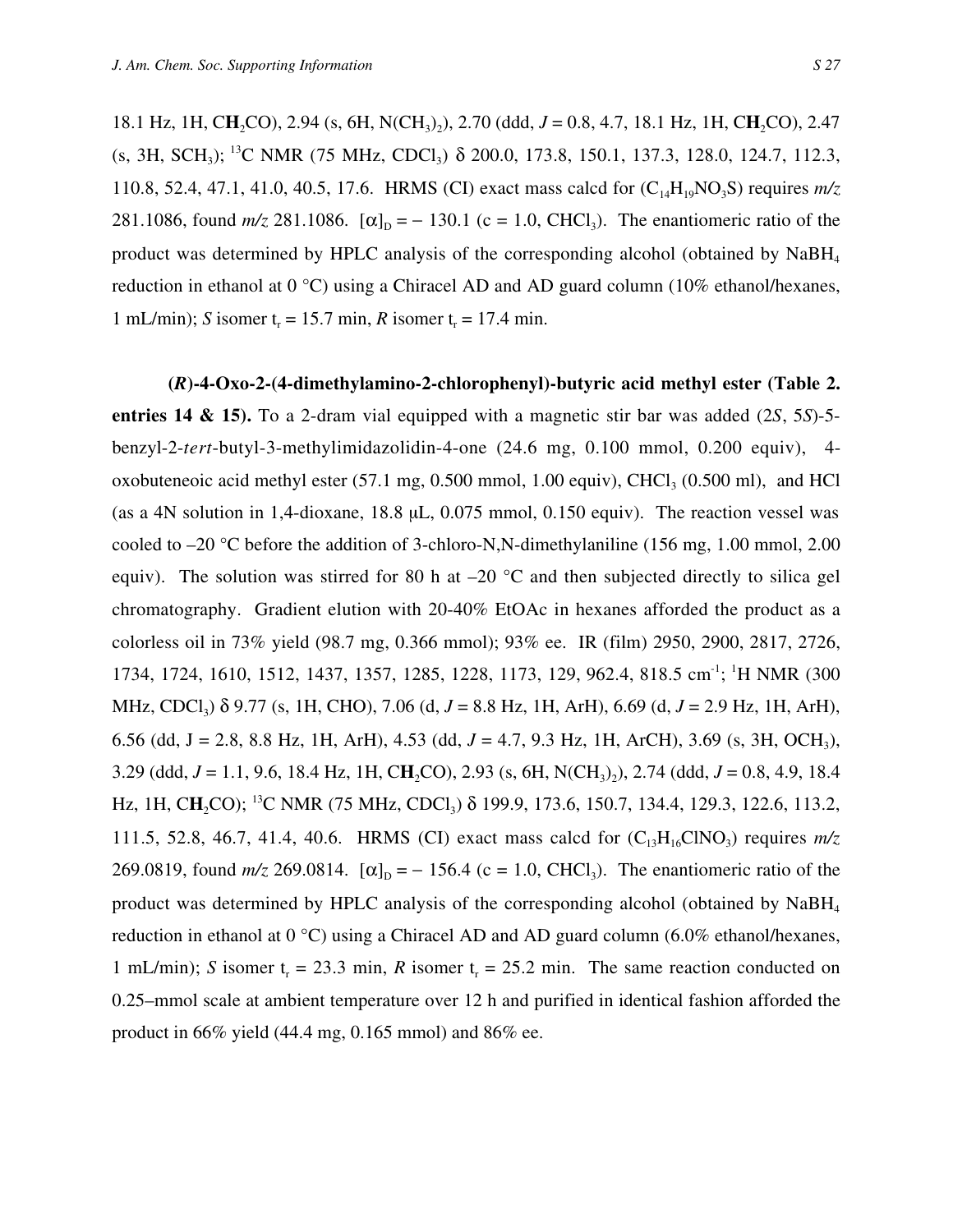

**Determination of the absolute configuration of (***R***)-4-oxo-2-(4-dimethylamino-2 chlorophenyl)-butyric acid methyl ester by correlation to (***S***)-2-(4'-dimethylamino-phenyl) butan-1,4,-diol.** A solution of (*R*)-4-oxo-2-(4-dimethylamino-2-chlorophenyl)-butyric acid methyl ester (270 mg, 1.00 mmol, 1.00 equiv) in CH<sub>2</sub>Cl<sub>2</sub> (1.00 mL) was carefully added to a stirring suspension of lithium aluminumhydride (152 mg, 4.00 mmol, 4.00 equiv) in Et2O (5 mL). After 5 min, this mixture was diluted with saturated aqueous sodium potassium tartrate (100 mL) and  $Et<sub>2</sub>O$  (100 mL) and allowed to stir for an additional 8 h. The organic layer was separated and the aqueous was extracted three times with  $CH_2Cl_2$ . The combined organics were washed with saturated aqueous NaCl, dried over Na<sub>2</sub>SO<sub>4</sub>, and concentrated *in vacuo*. The resulting residue was purified by silica gel chromatography to afford 0.149 g  $(0.611 \text{ mmol}, 61\%)$ yield) of a white crystalline solid. A portion of this material (21.5 mg, 88.2 µmol, 1.00 equiv) was added to stirring solution of sodium (23 mg, 1.0 mmol, 11 equiv) in liquid ammonia (10 mL) at –50 °C. After an hour, the reaction was quenched with methanol and diluted with Et<sub>2</sub>O and H<sub>2</sub>O. The phases were separated and the organic was dried over  $Na<sub>2</sub>SO<sub>4</sub>$  and concentrated *in vacuo*. The resulting residue was purified via silica gel chromatography (100% EtOAc) to afford 11.1 mg (53.0 µmol, 60% yield) of a white solid that was spectroscopically identical in all respects to **S9** generated above from (*R*)-4-oxo-2-(4-dimethylamino-phenyl)-butyric acid methyl ester.  $[\alpha]_D$  (reference) = -23.1 (c = 0.975, CHCl<sub>3</sub>);  $[\alpha]_D$  (observered) = -20.5 (c = 0.555,  $CHCl<sub>3</sub>$ ).

**(***S***)-3-(4-Dimethylamino-2-methoxy-phenyl)-3-phenyl-propanol.** To a 50-mL roundbottom flask equipped with a magnetic stir bar was added (2*S*,5*S*)-5-benzyl-2-*tert*-butyl-3 methylimidazolidin-4-one  $(0.394 \text{ g}, 1.60 \text{ mmol}, 0.100 \text{ equiv})$ , CH<sub>2</sub>Cl<sub>2</sub> (16.0 mL), HCl (as a 4N solution in 1,4-dioxane, 0.400 mL, 1.60 mmol, 0.100 equiv), and *N,N*-dimethyl-*m*-anisidine (4.69 mL, 32.0 mmol, 2.00 equiv). The reaction vessel was cooled to 0  $\degree$ C before the addition of cinnamaldehyde (2.06 ml, 16.0 mmol, 1.00 equiv). The solution was stirred for 12 h at 0 °C and then warmed to ambient temp and stirred for an additional 6h. At that time the reaction mixture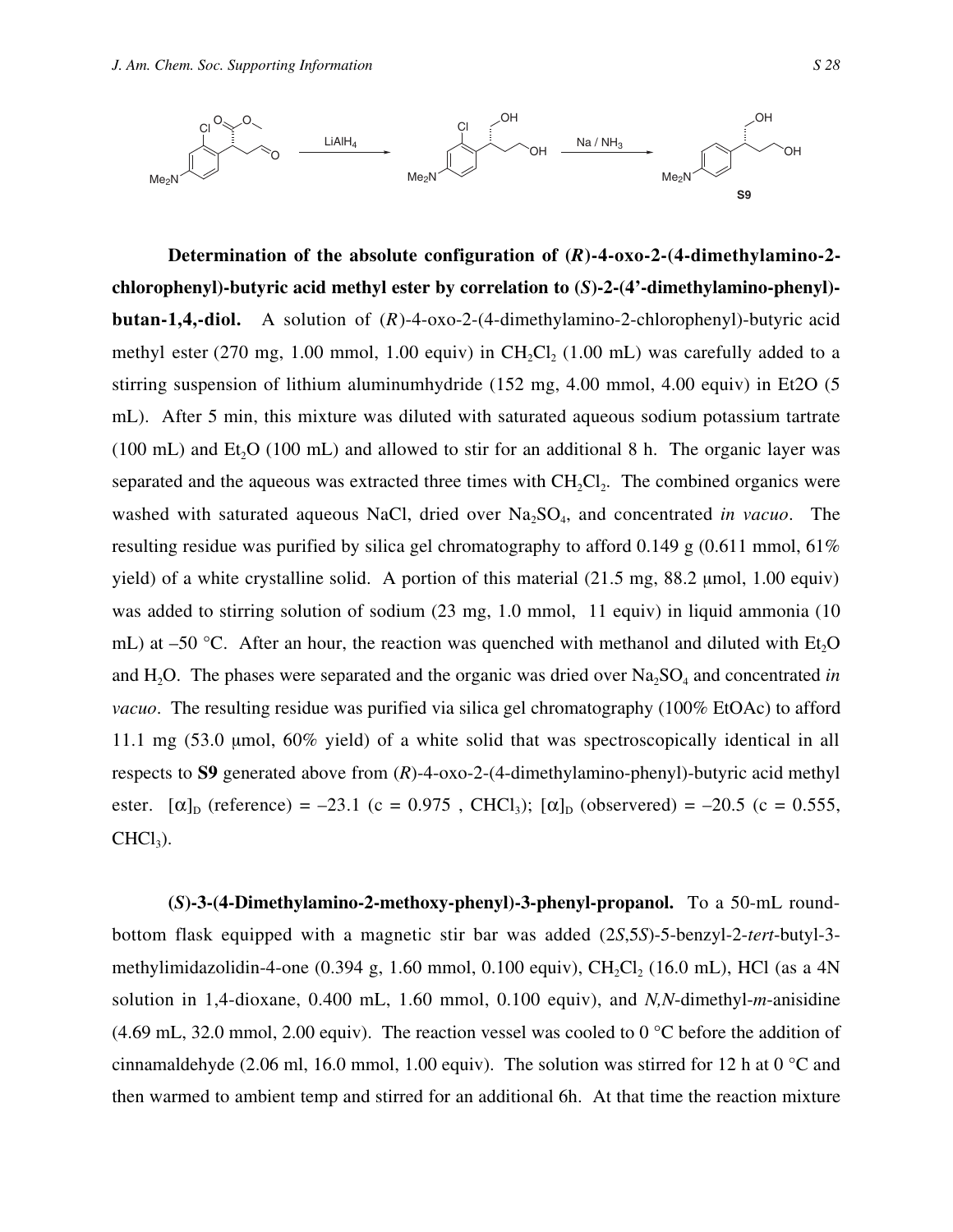was added drop-wise to a stirring suspension of NaBH<sub>4</sub> (0.750 g, 0.198 mmol, 1.24 equiv) in ethanol. After 5 min, the reduction was quenched with saturated aqueous NaHCO<sub>3</sub> solution and diluted with  $CH<sub>2</sub>Cl<sub>2</sub>$ . The layers were separated and the organic was washed with saturated aqueous NaHCO<sub>3</sub> and brine solutions. The resulting solution was dried over sodium sulfate and concentrated *in vacuo* to give a pale yellow residue which was purified by silica gel chromatography. Gradient elution with 25-50% EtOAc in hexanes afforded the product as a colorless oil in 81% yield (3.70 g, 13.0 mmol); 74% ee. <sup>1</sup>H NMR (300 MHz, CDCl<sub>3</sub>)  $\delta$  7.32-7.12 (m, 5H, ArH), 6.99 (d, *J* = 8.2 Hz, 1H, ArH), 6.31 (dd, *J* = 2.7, 8.8 Hz, 1H, ArH), 6.27 (d, *J* = 2.2, Hz, 1H, ArH), 4.51 (dd, *J* = 6.6, 8.8 Hz, 1H, ArCH), 3.83 (s, 3H, OCH3), 3.65-3.48 (m, 2H, CH<sub>2</sub>OH), 2.93 (s, 6H, N(CH<sub>3</sub>)<sub>2</sub>), 2.38-2.12 (m, 2H, CHCH<sub>2</sub>), 1.98 (br s, 1H, OH); <sup>13</sup>C NMR (75 MHz, CDCl<sub>3</sub>) δ 157.8, 150.5, 145.5, 128.8, 128.4, 128.2, 125.9, 121.3, 105.5, 96.6, 61.6, 55.9, 41.1, 38.7, 38.2. The enantiomeric ratio of the product was determined by HPLC analysis using a Chiracel AD and AD guard column (10% ethanol/hexanes, 1 mL/min); *R* isomer  $t_r = 12.9$  min, *S* isomer  $t_r = 18.1$  min.

**3-(4-Dimethylamino-2-methoxy-phenyl)-3-phenyl-propanol-***tert***-butyl-dimethylsilyl ether (4).** 3-(4-Dimethylamino-2-methoxy-phenyl)-3-phenyl-propanol (0.250 g, 0.877 mmol, 1.0 equiv) was dissolved in CH<sub>2</sub>Cl<sub>2</sub> (3.0 mL) and treated sequentially with triethylamine (0.148) mL, 1.05 mmol, 1.20 equiv) and *tert*-butyldimethylsilyl chloride (0.159 g, 1.05 mmol, 1.20 equiv). The reaction was stirred overnight and then subjected directly to silica gel chromatography. Gradient elution with 10-20% EtOAc in hexanes afforded the product as a pale yellow oil in 75% yield (244 mg, 0.659 mmol). <sup>1</sup>H NMR (300 MHz, CDCl<sub>3</sub>) δ 7.35-7.26 (m, 4H, ArH), 7.20-7.13 (m, 2H, ArH), 6.35 (dd, *J* = 2.7, 8.8 Hz, 1H, ArH), 6.29 (d, J = 2.4 1H, ArH), 4.48 (t, *J =* 8.2 Hz. 1H, ArCH), 3.81 (s, 3H, OCH3), 3.63 (t, *J =* 7.1 Hz, 2H, CH2O), 2.97 (s, 6H, N(CH<sub>3</sub>)<sub>2</sub>), 2.33-2.24 (m, 2H, CHC**H**<sub>2</sub>), 0.95 (s, 9H, C(CH<sub>3</sub>)<sub>3</sub>), 0.06 (s, 6H, Si(CH<sub>3</sub>)<sub>2</sub>); <sup>13</sup>C NMR (75 MHz, CDCl3) δ 158.0, 150.5, 145.8, 128.3, 128.2, 125.7, 122.0, 105.1, 97.0, 62.1, 55.7, 41.2, 39.4, 38.5, 26.4, 18.8, -4.8.  $[\alpha]_D = -15.4$  (c = 0.82, CHCl<sub>3</sub>).

**1-Methoxy-2-(3-***tert***-butyldimethylsiloxy-1-phenyl-propyl)-benzene (5).** In a 25-mL pear-shaped flask equipped with a magnetic stir bar, **4a** (244 mg, 0.659 mmol, 1.00 equiv) was dissolved in iodomethane (0.41 ml, 6.6 mmol, 10 equiv). The neat reaction mixture was stirred